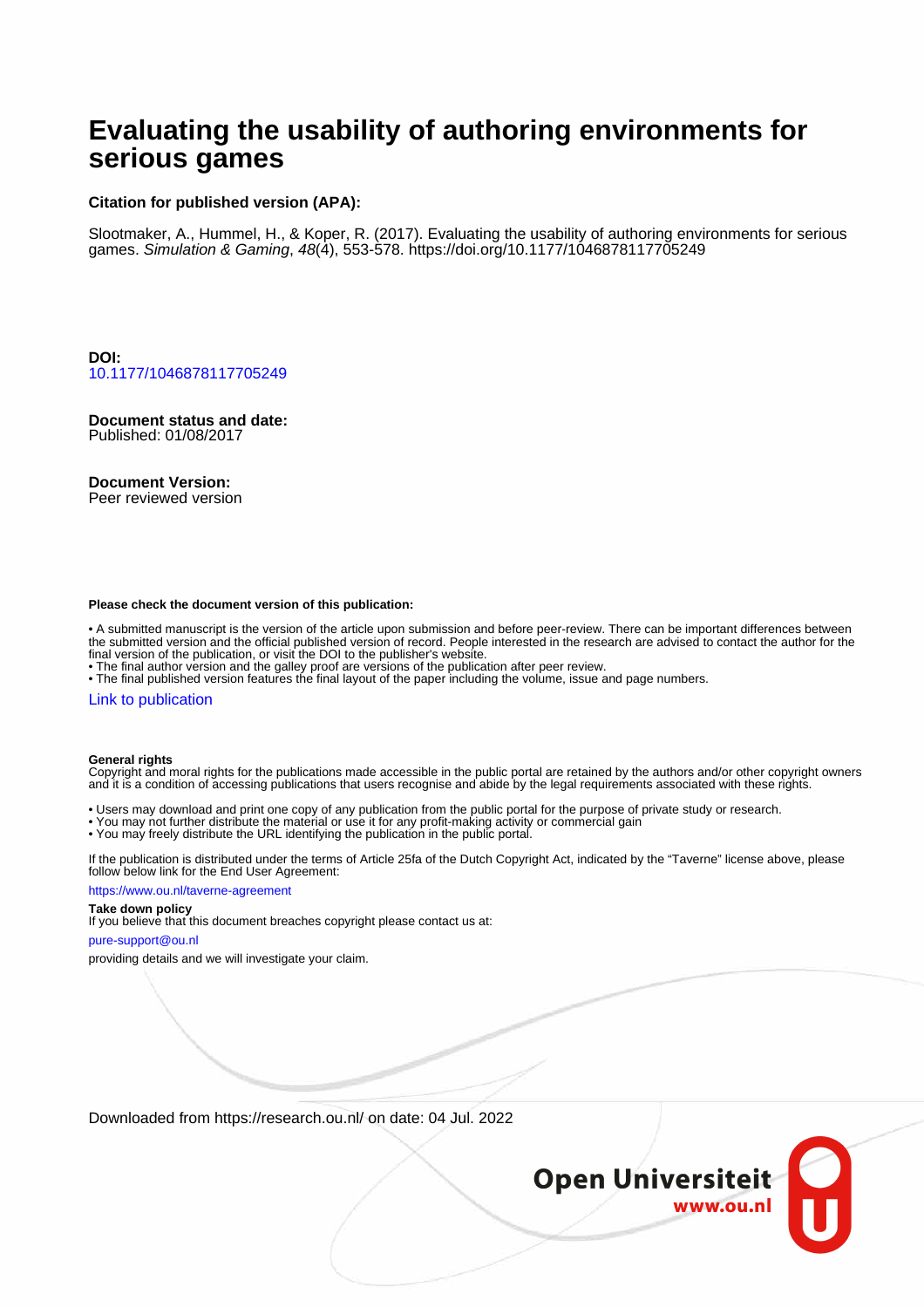# **Evaluating the usability of authoring environments for serious games**

Aad Slootmaker Open University of the Netherlands, Heerlen, The Netherlands aad.slootmaker@ou.nl

Hans Hummel Open University of the Netherlands, Heerlen, The Netherlands

Rob Koper Open University of the Netherlands, Heerlen, The Netherlands

# **Abstract**

*Background.* The EMERGO method and online platform enable the development and delivery of **scenario-based serious games** that foster students to acquire professional competence. One of the main goals of the platform is to provide a user-friendly **authoring environment** for creating virtual environments where students can perform authentic tasks.

*Aim.* We present the findings of an in-depth qualitative case study of the platform´s **authoring environment** and compare our findings on usability with those found for comparable environments in literature.

*Method.* We carried out semi-structured interviews, with two experienced game developers who have authored a game for higher education, and a literature review of comparable environments.

*Findings.* The analysis shows that the **usability** of the **authoring environment** is problematic, especially regarding **understandability** and **learnability**, which is in line with findings of comparable environments. Other findings are that authoring is well integrated with the EMERGO method and that **functionality** and **reliability** of the authoring environment are valued.

*Practical implications.* The lessons learned are presented in the form of general **guidelines** to improve the **understandability** and **learnability** of **authoring environments** for **serious games**.

# **Keywords**

authoring environment, development process, functionality, game design research, learnability, operability, reliability, scenario-based, serious games, understandability, usability.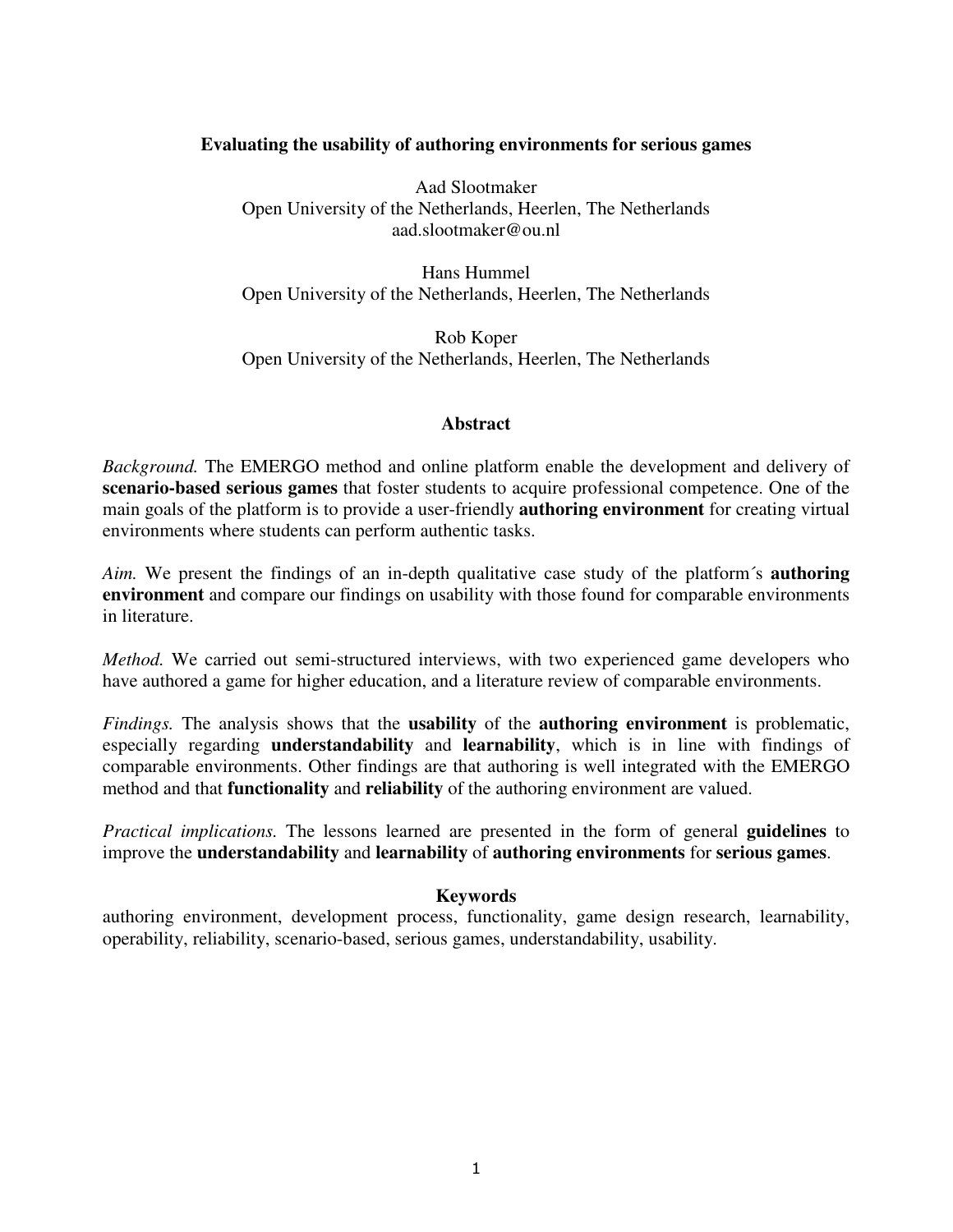Serious games (SGs) are considered to provide powerful and attractive ways of acquiring professional competences. However, their use is still limited, because their technical requirements are high, they are: difficult to customize for the educational process, difficult to support, and, the field lacks standards for SG design (Klemke et al., 2015). In addition, the field also lacks good architecture for SG development (Nadolski, Hummel, Slootmaker, & Van der Vegt, 2012) and simpler authoring tools (Arnab et al., 2012). In the previous decade, our institution experienced similar needs and developed their Efficient Method for Experiential Education EMERGO (a Dutch acronym meaning Efficient Method for Experiential Education), including an online platform for SG development (Nadolski et al., 2007). It intends to both simplify and better support the development and delivery of scenario-based SGs. In this kind of game, students acquire professional competences in complex problem spaces that mimic real-world situations. The scenario describes the problem space and how it should adapt to the students' actions. The platform's authoring environment is used to convert the scenario into platform content.

Evaluations of the platform (Nadolski et al., 2007; Slootmaker, Kurvers, Hummel, & Koper, 2014) show that educators, after having received some instruction, can author most platform components independently and with ease. However, the authoring environment has not yet been evaluated in detail. We believe a deeper understanding is relevant, for both practice and research.

This type of research is part of the field of game design research, as Kultima (2015) examines and discusses it, stating that understanding game studies as design research could deepen our understanding of game design.

This article presents the findings of an in-depth qualitative case study on the usability of the authoring environment and its integration with the EMERGO method. We compare the usability findings with those found in literature for comparable environments. We present the lessons learned in the form of general guidelines to improve the understandability and learnability of authoring environments for SGs.

We first give some information on game design research, game authoring, usability, and comparable studies in the section *Background*. In the *EMERGO* section, we present the EMERGO method and the development, authoring, and debriefing of EMERGO games. In the *Method* section, we explain the method that is followed in order to arrive at our findings in the *Findings* section, in which we also provide practical guidelines for improving the understandability and learnability of authoring environments for serious games. Finally, in the *Conclusion and discussion* section, we present the main conclusions to be drawn from this study.

#### **Background**

#### **Game design research**

Although *game design* is the most popular keyword in game research papers, there is no explicit reflection on notions of *design* and *design research* (Kultima, 2015). In addition, game studies have focused on the *game* and the *player* but not on the *context* that involves the *design*, *designer*, *process*, and *practice* of the game. According to Kultima, trying to understand game studies as design research would potentially improve our understanding of game design and bridge the epistemic gap between practice and science. She therefore encourages taking design research as theoretical background for future game studies. For possible theoretical background to be utilized,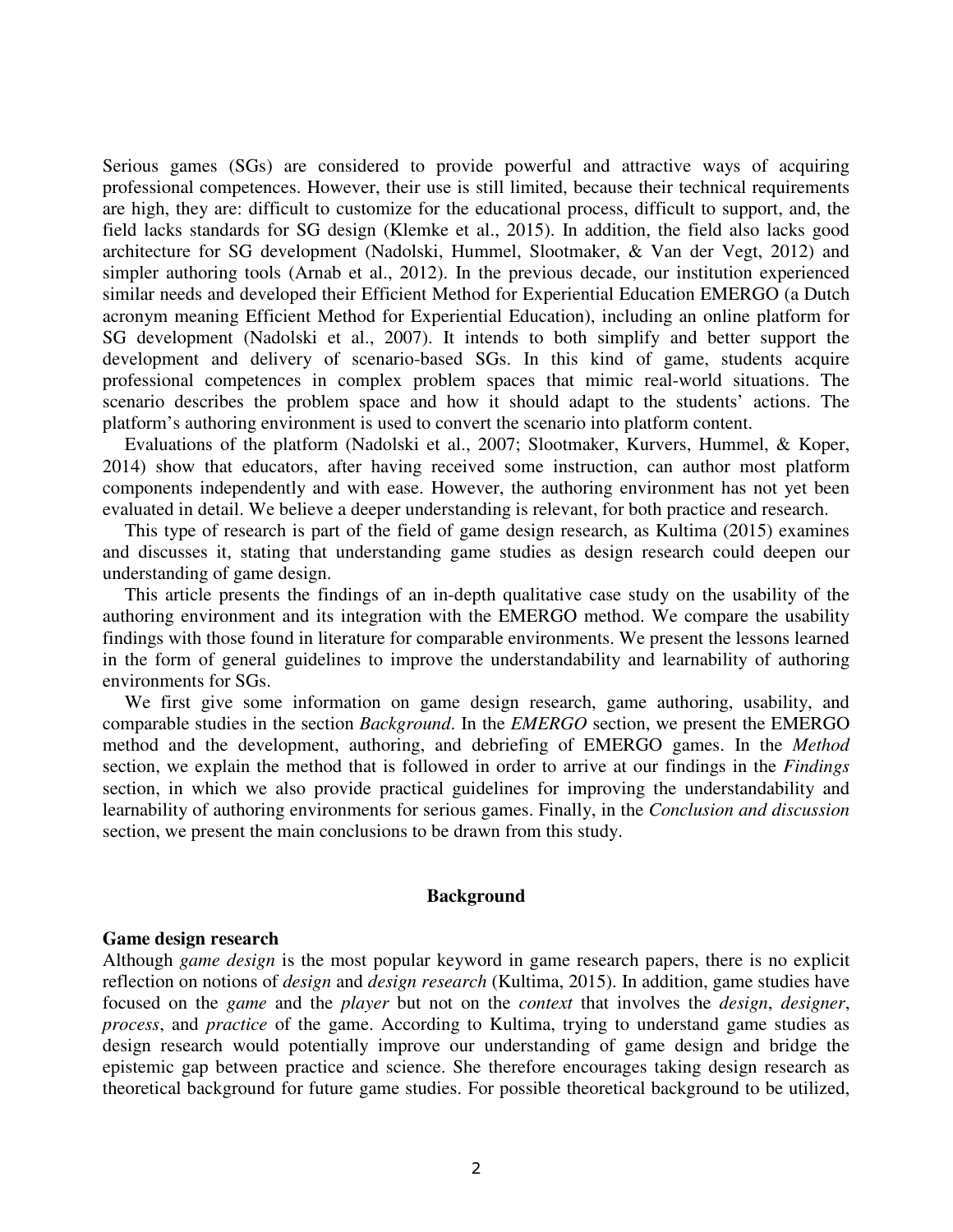the author refers to Cross (2007), who distinguishes three areas of design research that are based on, respectively, people, process, and products: design epistemology (study of designers' professional theories), design praxeology (study of the practices and processes of design), and design phenomenology (study of the form and configuration of artifacts). Kultima (2015) argues that the multidisciplinary domain of game studies has been unsuccessful in addressing the latter two areas of design research.

To facilitate future studies and understanding of game design practice, Kultima and Sandovar (2016) proposed a framework of game design values. Their framework utilizes three design theory frameworks from architectural and industrial design: Lawson's Guiding Principles, Schön's Appreciative Systems, and Holm's Designers' Distinctive Design Values. All three frameworks indicate that designers never start from scratch but already have their own motivations, their own reasons for wanting to design, and their own sets of beliefs, values, and attitudes. The author divides game design values into nine categories: (1) Value of Player Centrism, (2) Casual Game Design Values, (3) Traditional Game Design Values, (4) Societal Impact and Cultural Values, (5) Value of Artistic Expression, Innovation, and Experimentation, (6) Values of Production and Creation Process, (7) Ludological Values, (8) Values of Independency, and (9) Commercial Values. The first three categories are more oriented toward players and involve values like usability and playability, flexibility and simplicity, and immersion, challenge, and competition. The fourth category is oriented toward society and culture and involves values like ethics and morality and cultural diversity and tradition. Categories five through eight are more oriented toward game developers and involve values like visual design and aesthetics, development as a challenge, collaboration, value of teamwork, value of game mechanics, and autonomy and artistic freedom. The last category is oriented toward business and involves values like economic success. The author states that, if viewed from a general perspective, there is no single design value that is more important than another. However, this case-based research focuses on game developers and more specifically on the game authoring process that can be classified under the category Values of Production and Creation Process.

### **Authoring leisure games**

Current video games are often complex, immersive games that are developed through large and costly projects and involve many specialized developers who use specific development tools. The flexibility, productivity, and usability of these dedicated tools are decisive success factors. Game designs are complex when they entail many game elements to be classified under four categories: story (narrative), aesthetics (look and feel), technology (materials and interactions), and mechanics (fostering game rules and interactivity) (Schell, 2008).

The development of complex games requires comprehensive and dedicated development tools. Hartson and Pyla (2012) identified *two types of system complexity* that may influence usability: (1) *interaction complexity*, which is related to the intricacy or elaborateness of user actions, including cognitive load; and (2) *work domain complexity,* which is related to the degree of intricacy and the technical nature of the corresponding field of work (e.g., game development). Systems with high interaction and high work domain complexity are more likely to have low usability. This is in line with Oja (2010), who stated that usability is even more critical for complex software development.

No single definition for usability currently exists. Nielsen (1993) defined usability by its quality of five components: (1) learnability (for novice users), (2) efficiency (amount of time to accomplish task), (3) memorability (for frequent users), (4) errors (number, severity, recoverability), and (5) satisfaction (pleasantness). ISO/IEC (2011) defined usability as the degree to which a product or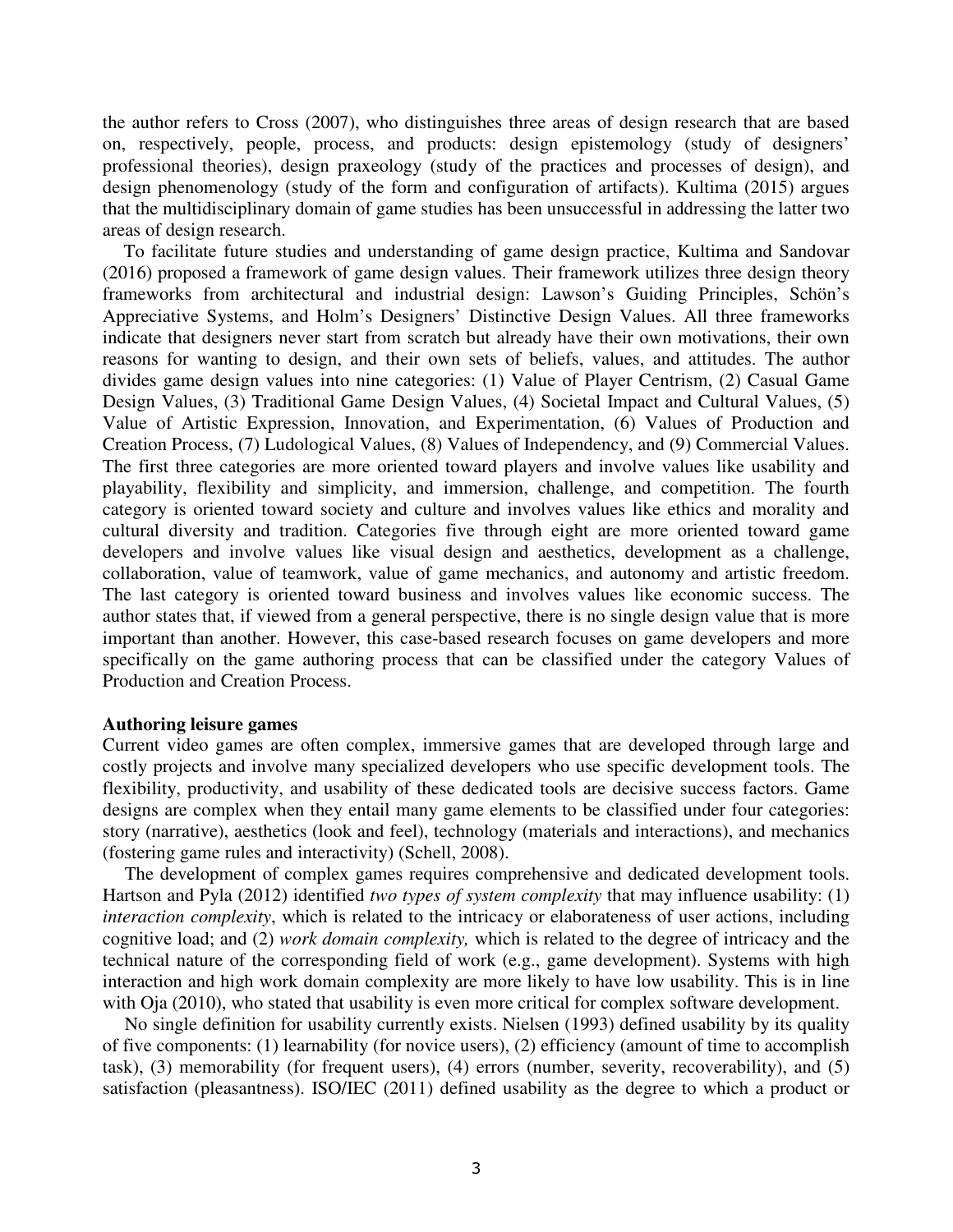system can be used by specified users to achieve specified goals with effectiveness, efficiency, and satisfaction in a specified context of use. A more recent concept is user experience (UX), which involves the effects of usability factors, usefulness factors (how useful a tool is for a task), and emotional impact (broader than Nielsen's satisfaction) and strongly depends on the context of a usage by a particular user (Hartson & Pyla, 2012). Not all UX aspects are equally important for every type of user. Paakkanen (2014) finds that experienced video game developers find effectiveness (usefulness) most important. For novice users, this probably would be the ease of use (usability).

Popular video game development tools, like Unity3D, Unreal Engine 4, and Cry Engine, have a high interaction and work domain complexity. They include many sophisticated editors (e.g., AI editors) that all contribute to their complexity and steep learning curve. Pattrasitidecha (2014) found that, out of 16 3D mobile game engines, Unity3D is easiest to learn but has a relatively low usability, which most likely is due to Unity3D's high complexity.

Popular console and web-based editors, like Super Mario Maker and Scratch, have low interaction and work domain complexity. Super Mario Maker is a very user-friendly editor for the Wii U console. Its interaction complexity is low, because games can be easily created by dragging and dropping objects from a tool palette. Objects can even be combined to get a new object that shows combined behavior. Its work domain complexity is also low, because the number of objects and possible manipulations on it are limited, and objects have built-in behavior, so no entry of game rules is needed. This low complexity contributes to its high usability. Scratch is a massively used, low threshold web-based game editor. Its interaction complexity is low, because it makes use of blocks that can be dragged and dropped and connected to each other to create the game flow and even to create the game rules. Its work domain complexity is also low, because the number of different blocks is limited. Again, low complexity contributes to high usability.

Besides interaction and work domain complexity, design decisions may also influence tool usability. Murray (1999, 2004, 2015) investigated design trade-offs for authoring tools. Increasing the flexibility (the ability to author a diversity of game types), breadth (of the domains supported), or depth (of the models to author) of a tool usually comes at the cost of usability. In addition, learnability and productivity are often in conflict, because simplicity for novice users means less powerful features that foster productivity for experienced users.

Conditions during development and implementation of a tool may also influence its usability. What is the budget? What is the time schedule? Are there great risks involved? Are the right people with the right skills available? What is the expected number of authors? In case of setbacks or a small number of authors, the priority will likely be to deliver a tool that works, so usability aspects, efficiency, and satisfaction will be at the expense of effectiveness.

#### **Authoring serious games**

Unlike leisure games, serious games should support learning. Dede (2009), Clark and Mayer (2011), and Thillainathan and Leimeister (2014) stated that the learner should be in control and that learning should be situated and authentic, possibly based on a didactical model or approach and should support transfer of learned skills. To be able to give relevant support, guidance, and feedback, the game should keep progress of and assess the learner and should adapt to the learner's learning strategies and skills. The game may assess the learner on performance, emotion, motivation, and on personality aspects and may adapt to the learner on the micro and macro levels (Kickmeier-Rust & Albert, 2010; Kickmeier-Rust & Albert, 2012; Kickmeier-Rust, Mattheiss, Steiner, & Albert, 2011). Micro-level adaptation is embedded in the game flow and leads to, e.g.,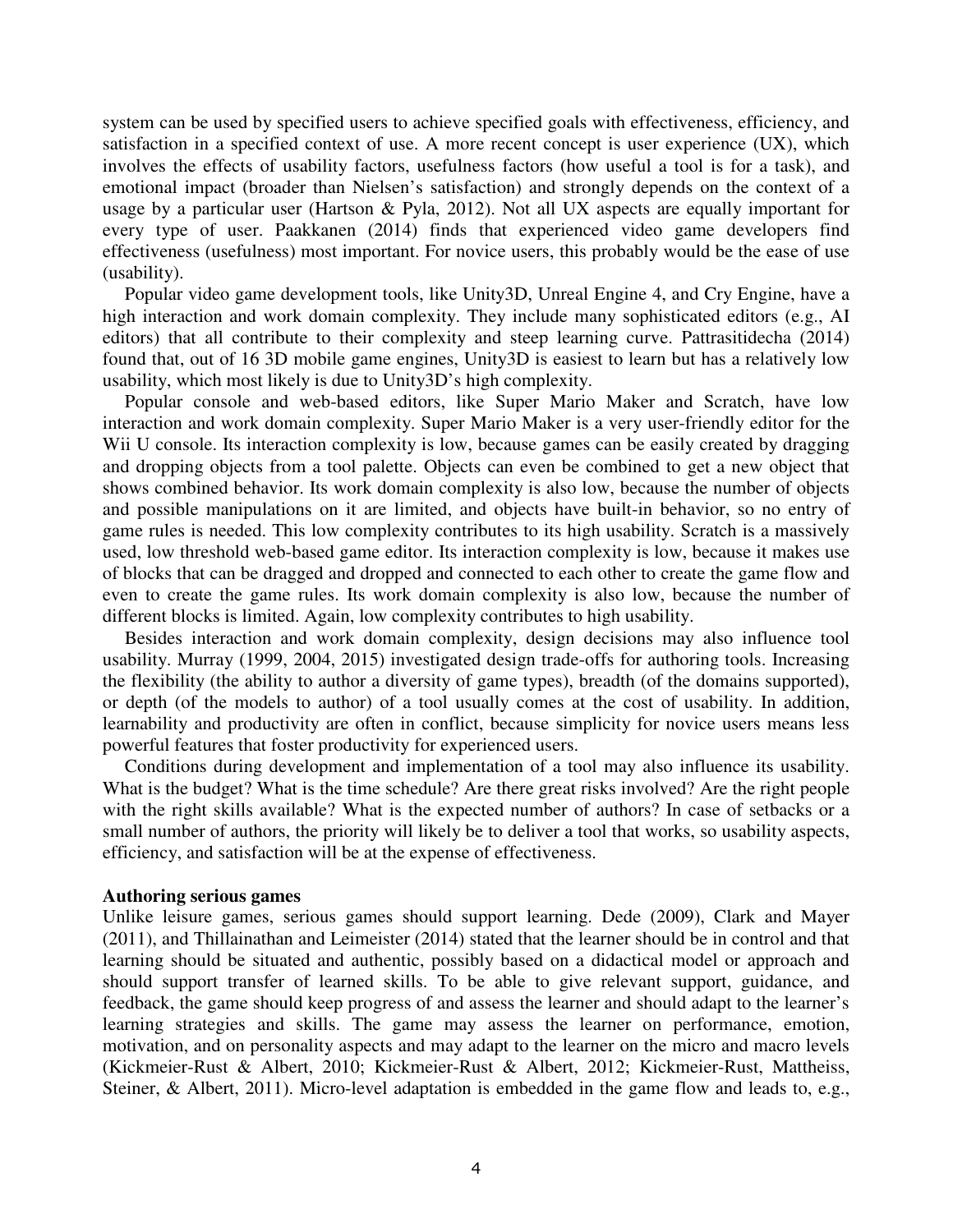giving the learner advice or feedback or motivating or urging him. Macro-level adaptation leads to adjustments of either the game flow or the game's pace or intensity.

Murray (2004, 2015) did some important work on the *complexity of authoring tools* and stated that the complexity level of an authoring tool should match the complexity capacity of its user. He identified four types of complexity. *Interface and tool complexity* is related to the number of editor features and components. The more features and components, the more difficult it is to manage and combine them. *Object complexity* is related to the number of abstract concepts whose definitions and uses are not obvious. For instance, it is more difficult to understand and explain an abstract concept like feedback, when compared to a more concrete object like an image. *Structural complexity* is related to the number of complex structures of linked objects. Creating and maintaining such structures is cognitively challenging. *Dynamic complexity* is related to the number of laws, rules, mechanisms, or influences that contribute to change, which may lead to many possible student paths that are difficult to test and debug.

In addition, Murray identifies *five possible types of users* with *different complexity capacity*. *Teachers* have a low complexity capacity, so they cannot be expected to use complex authoring tools. This is in line with Theodosiou and Karasavvidis (2015), who found that student teachers struggle to incorporate critical game elements and have major difficulties in connecting game elements effectively. *Domain experts and content developers* have a medium complexity capacity, though they may have little practical or theoretical knowledge of pedagogy. *Instructional designers and learning theorists* have a medium complexity capacity too, though they may not have the time to dedicate to a steep tool learning curve. *Knowledge engineers and game developers* have a medium to high complexity capacity, because they are trained for representing knowledge in a computationally usable fashion. *Computer scientists and software developers* have a high complexity capacity, because they are used to design and debug structural and procedural models. Only the last two types of users can be expected to manage sophisticated authoring tasks.

#### **Related work**

Other authors also evaluated the usability of authoring environments for SGs. Mehm, Göbel, and Steinmetz (2012) evaluated STORYTEC, an authoring tool that integrates the work of game designers, pedagogues, artists, and domain experts into one unified authoring tool. Most usability aspects were found to be average. Only so-called *self-descriptiveness* (the dialogue should make clear what the user should do next) (ISO, 2006), which relates to understandability, and error tolerance, which relates to operability, were rated lower than average.

Van Est, Poelman, and Bidarra (2011) evaluated SHAI, a (prototypical) scenario editor for simulation games that enables instructors to arrange scenario building blocks to match individual trainees' needs and to make real-time adjustments. Usability was found to be poor. Shortcomings relate to understandability ('options are too complex', 'graphics are unclear', 'large scenarios are difficult to comprehend'), learnability ('better descriptions are needed'), operability ('keyboard shortcuts are missing'), and user interface aesthetics ('better presentation is needed').

Marchiori et al. (2012) evaluated WEEV, a method and system for educational adventure game authoring, and identified many usability problems related to understandability ('part of the system is complex to use', 'example games are needed to understand the purpose of the system') and learnability ('a guided tutorial is needed to help novice users').

Gaeta et al. (2014) evaluated an authoring tool for the creation of stories that support learning in an emergency context and found usability to be relatively low.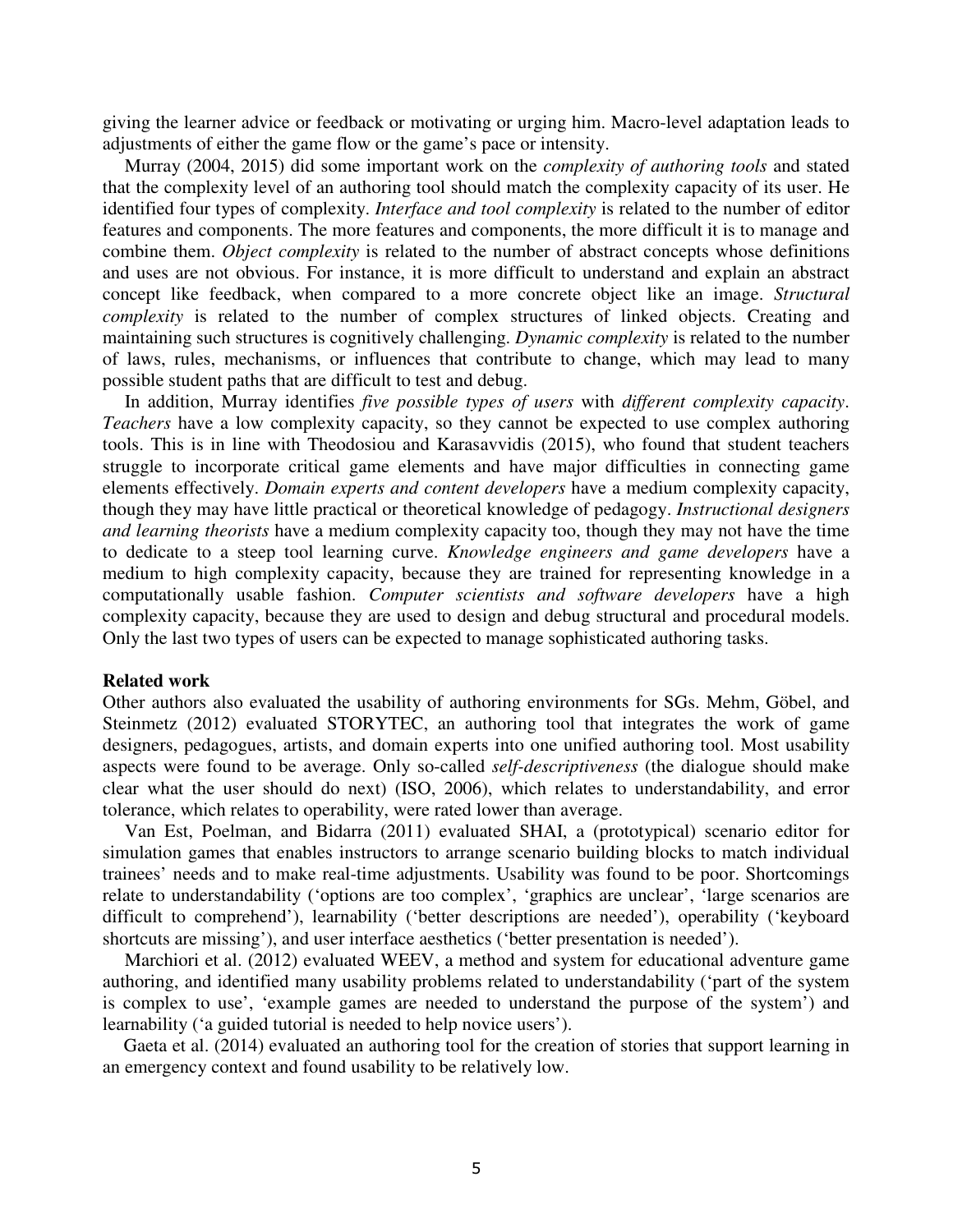#### **EMERGO**

We developed the EMERGO method and online platform (Nadolski et al., 2007) to simplify and better support the development and delivery of scenario-based SGs. In this kind of game, learners are confronted with realistic, ill-defined problems, often allowing multiple solutions and requiring application of necessary methodologies or tools and collaboration with fellow learners (Westera, Nadolski, Hummel, & Wopereis, 2008). The platform's authoring environment offers 22 components that support different (didactical) functions that should be present in scenario-based SGs. In addition, the platform offers environments to play the developed games, to monitor students, and to manage users and game runs. EMERGO has been used to develop 24 games for all kinds of disciplines. It supports the acquisition of four out of five capability types, as defined by Gagné (1985): intellectual skills, cognitive strategies, verbal information, and attitudes. Motor skills are not (yet) supported. The online platform is Open Source and is available on SourceForge (EMERGO, 2013).

Earlier and more superficial evaluations of the authoring environment show that educators, after receiving some instruction, could use most components independently and with ease (Nadolski et al., 2007; Slootmaker, Kurvers, Hummel, & Koper, 2014). One component could not be used independently, and two components were not easy to use. This makes us question why the usability of some components is lower than of others, how we could improve this, how this is related to component complexity, and if it is related to the conversion of the scenario into game content. The research goal of this case study is to evaluate in detail the usability of the EMERGO authoring environment and integration of authoring with the EMERGO method. We expect that the usability evaluation will enable us to derive some guidelines for increasing the usability of the environment.

This case study addresses two areas of design research that are still underrepresented in game studies (Kultima, 2015): design praxeology (i.e., the development process using the EMERGO method) and design phenomenology (i.e., the EMERGO authoring environment). The study deals with the game design value category *Values of Production and Creation Process*, as proposed by Kultima and Sandovar (2016), which contains values like *Technological advancement*, *Development as a challenge*, *Collaboration and value of teamwork*, and *Open source ideology*.

In this article, we use usability as defined by ISO/IEC 25010:2011 (ISO/IEC, 2011). It is one out of eight software quality characteristics and is defined as the degree to which a product or system can be used by specified users to achieve specified goals with effectiveness, efficiency, and satisfaction in a specified context of use. The other characteristics are functionality, reliability, performance efficiency, compatibility, security, maintainability, and portability. Usability is further subdivided into six aspects: understandability, learnability, operability, user error protection, user interface aesthetics, and accessibility. Note that, for better readability, we replace the ISO/IEC characteristic *functional suitability* with functionality and the characteristic *appropriateness recognizability* with understandability.

In the following sections, we will describe development, authoring, and debriefing for EMERGO games and the EMERGO authoring environment itself.

#### **Developing EMERGO games**

The use of the EMERGO authoring environment is embedded in the EMERGO method. This method comprises five phases and (although based on ADDIE) recommends using iterations, like a Unified Process approach with cycles that prevent overspending and minimizes risks or failures.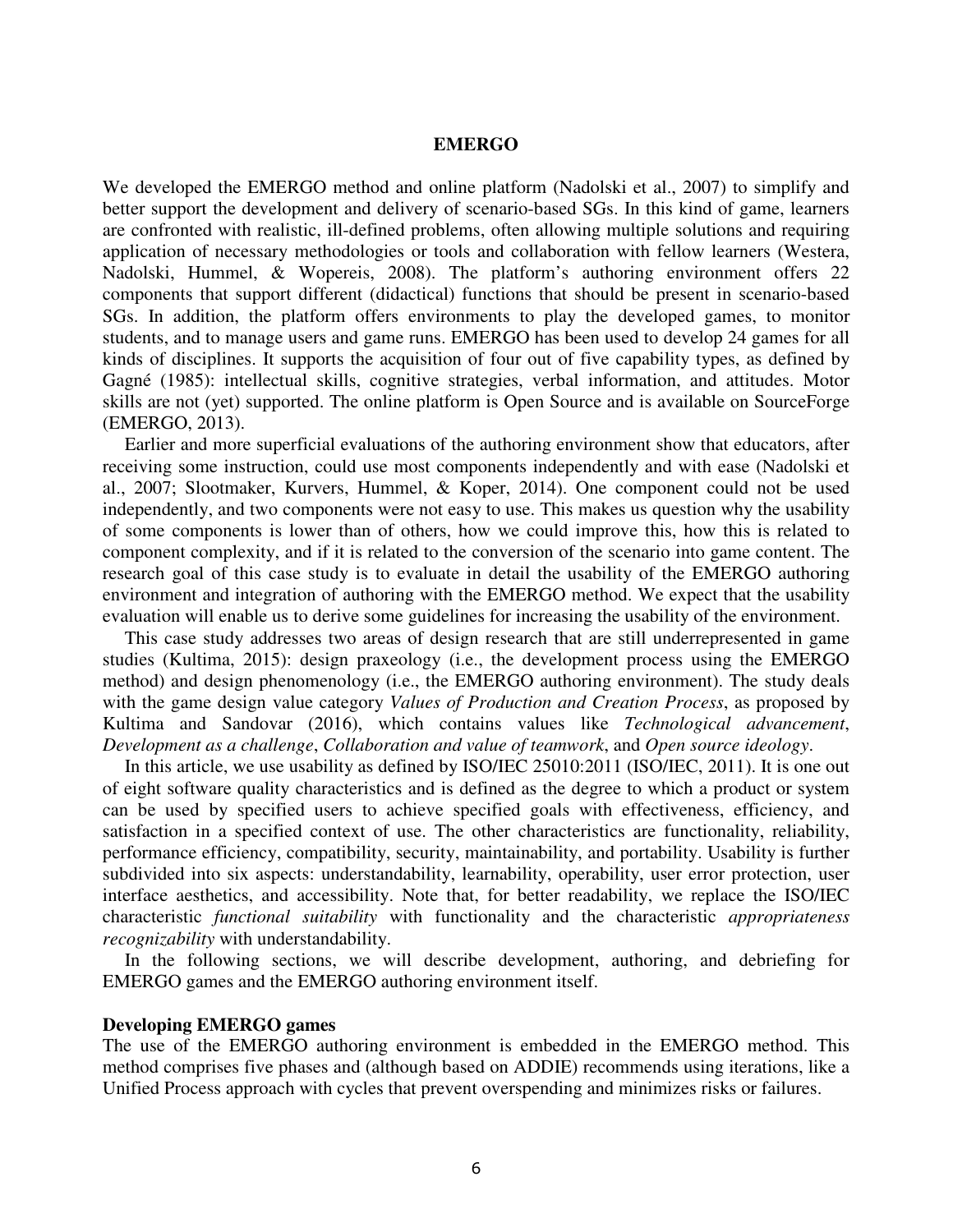During the analysis phase, the development team formulates answers to a list of standard questions. Answers are used as input for a global description of the game that includes learning goals and competencies to achieve. During the design phase, the method supports the team in the creative process of writing a scenario in three steps. First, the team formulates which activities have to be accomplished, why, when, where, and in what order, if needed. Activities are formulated as location plans, using the template *Where the student will…<description of the activity>*. Second, the team identifies: (i) with whom activities must be done and with what materials and tooling, (ii) when activities are completed and how this is assessed, and (iii) which feedback is given and when, and in what form and by whom. Third, the team describes each activity exhaustively in terms of its required materials and tooling. In this stage, it becomes evident whether materials are already available or still need to be developed and whether the scenario can be realized with available platform components, or if it needs new components or even a new game skin. During the development phase, the authoring environment is used to convert the scenario and materials into game content. If needed, new components or skin are developed, film recordings are made, and other materials like documents or images are developed. During the implementation phase, the game is deployed to students and educators (for monitoring), and during the evaluation phase, the game is evaluated.

An EMERGO development team consists of content matter experts, educational technologists, interaction designers, and ICT developers. Educational technologists and content matter experts write the global description and scenario of the game and involve other team members to check for feasibility. Interaction designers and ICT developers develop graphical assets and, if needed, new components or skin. If film recordings are needed, the team temporarily is reinforced with cameramen, actors or experts, and video editors. Initially, our objective was for educational technologists and content matter experts to do all authoring, but actual practice shows that game script authoring is mostly too complicated and is then done by an ICT developer, which is in line with Murray (2015), who states that the latter user type has a higher complexity capacity than the former.

#### **Authoring EMERGO games**

In a typical EMERGO game, the student acts as a PC (Playing Character) and enters an authentic environment, where he works as a trainee. He can navigate to different locations, where he finds NPCs (Non-Playing Characters), like his supervisor, colleagues, experts, or specialists, or can attend interviews or meetings (see Figure 1). In the environment, he has a tablet with apps, e.g., a task overview, a resources app, an (in-game) email app, or an app to conduct tests. He also has a memo recorder, to record interesting parts of interviews and meetings, and a notepad to make contextualized notes.

The student gets tasks from his supervisor or other NPCs, either in person or by mail. He can be assessed on every action he performs, e.g., which interviews he attends, which questions he asks, which resources he consults, or which mail he sends. In addition, he can be assessed, e.g., using tests that enable measuring foreknowledge and performance. Depending on his actions, the game can adapt the environment at the micro level, e.g., by sending mail, showing an alert, changing an NPC reaction, releasing new resources or new interview questions, or changing an answer to a question, or at the macro level, e.g., by providing new or alternative tasks. The student gets feedback on his performance by NPCs in person, by mail, as screen text, or in tests. This feedback can incorporate mail attachments or the release of resources, such as worked-out examples or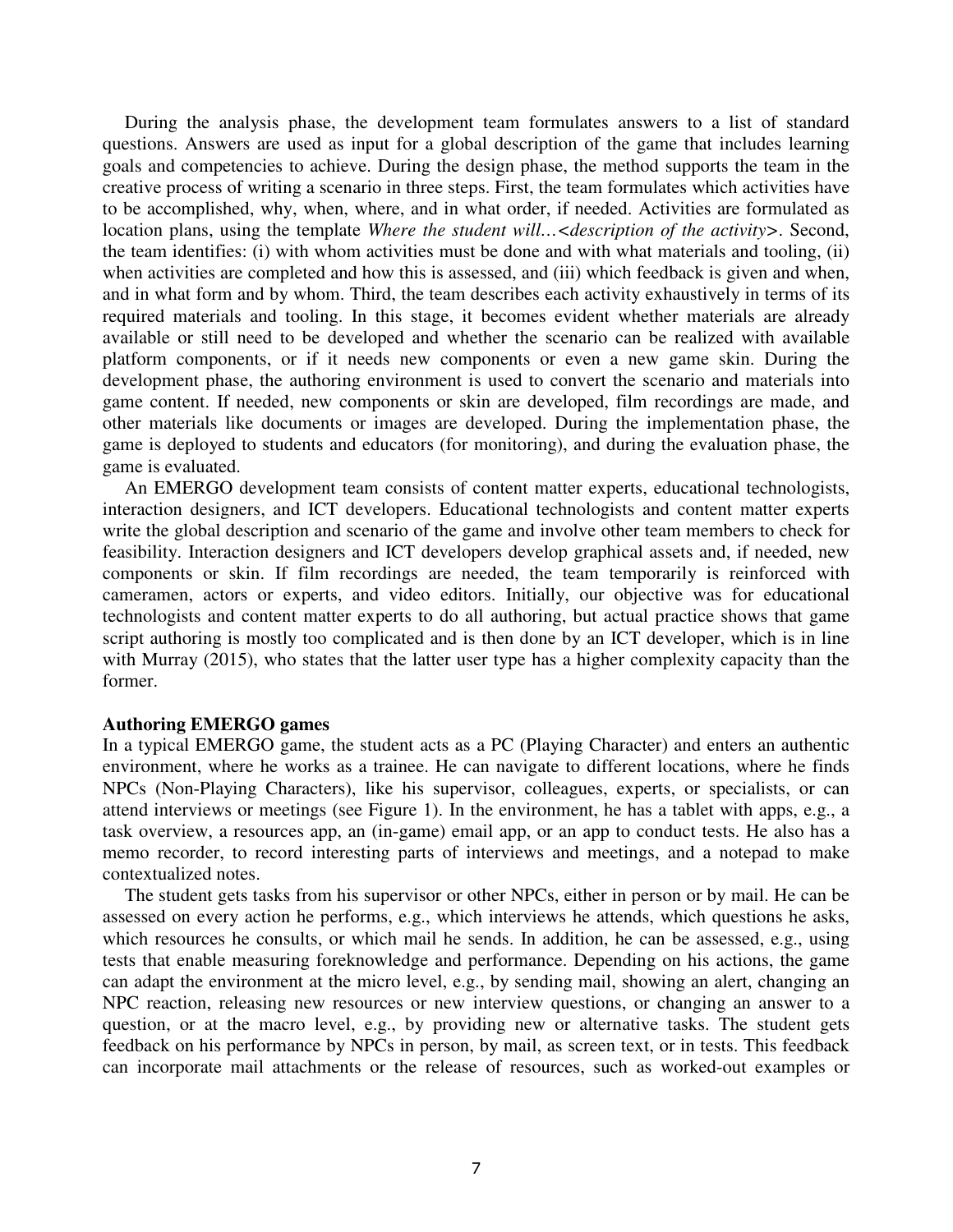expert reports. The student gets navigation support through alerts, e.g., reminders for meetings or instructions for where to go next.



*Figure 1.* A patient being interviewed. At the bottom left, we see the tablet, and at the bottom right, we see the memo recorder and notepad.

The EMERGO authoring environment offers 22 components to realize the above kind of scenarios (see Table 1).

The components support eight different (didactical) functions: present and adapt environment (E), assign tasks and provide overview (T), present knowledge (K), assess learner (A), provide feedback (F), support processing of information (P), support collaboration (C), and support navigation (N). Note that one component may serve several functions and that one function may involve several components. For instance, the *conversations* component can be used to assign a task, to present knowledge, or to provide feedback. And the *script* component should assess the learner to trigger the *conversations* component to give the right feedback.

The components allow much freedom in the way the environment is presented, how tasks are assigned, if they must be executed in a certain order, how they are assessed, and how feedback is provided and thus support a wide range of game scenarios. Of course, the metaphor of an environment with locations and the available components put constraints on the end form of the game, but this partially can be overcome by adding new components or a new game skin.

Table 1. *EMERGO components and their possible functions and complexity.*

|  | <b>Component</b> | <b>Description</b> | <b>Functions</b> | Complexity |
|--|------------------|--------------------|------------------|------------|
|--|------------------|--------------------|------------------|------------|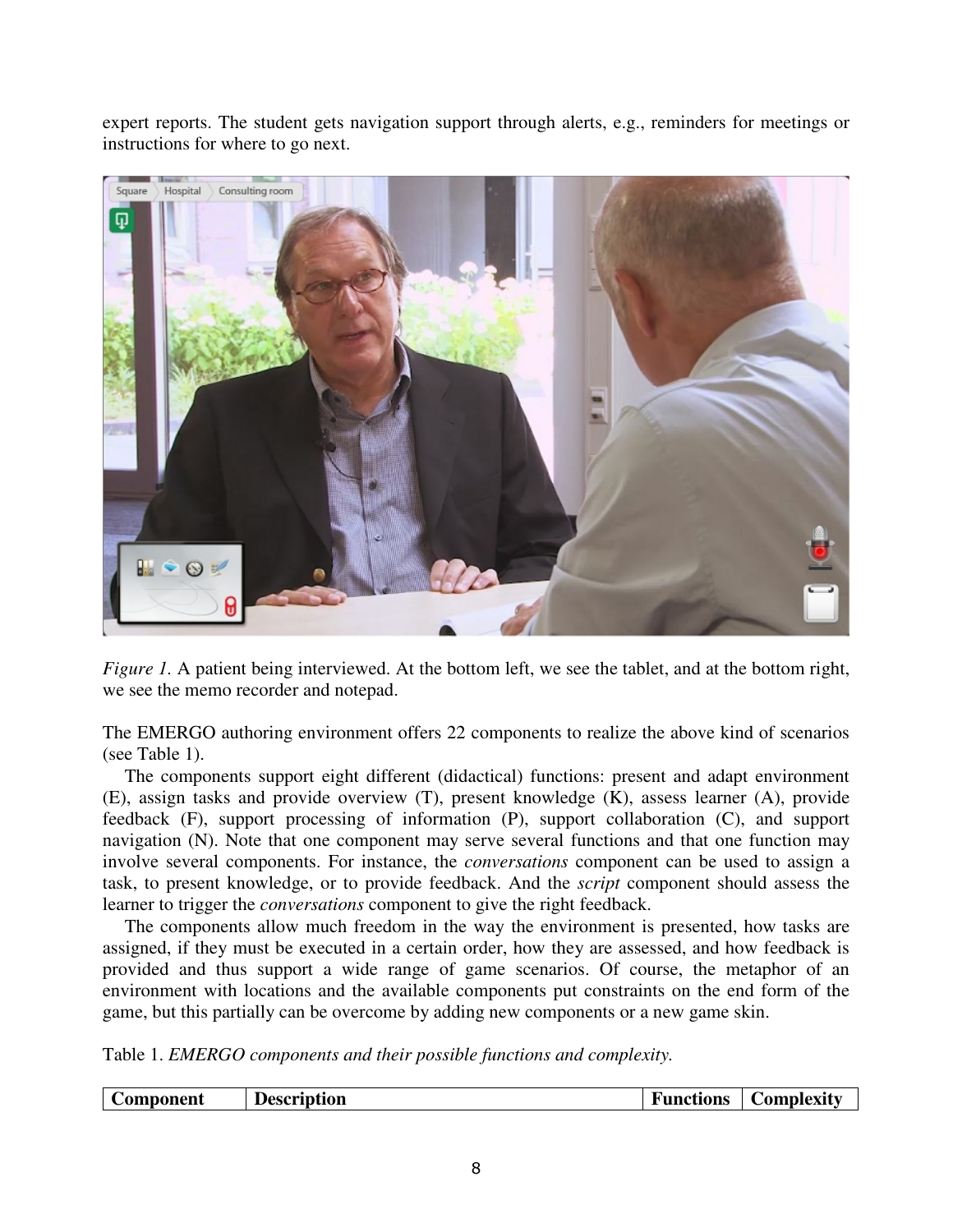| Navigation         | Enable spatial navigation through the game       | E                          | Medium |
|--------------------|--------------------------------------------------|----------------------------|--------|
| Conversations      | Enable communication with NPC's using video or   | <b>ETKF</b>                | Medium |
|                    | text                                             |                            |        |
| Notepad            | Enable making contextualized notes               | EP                         | Low    |
| Memo recorder      | Enable recording of conversations                | EP                         | Low    |
| Alerts             | Provide popup texts                              | <b>EFN</b>                 | Low    |
| Notifications      | Provide (accumulated) embedded texts             | <b>EFN</b>                 | Low    |
| <b>Scores</b>      | Provide score overview                           | EF                         | Low    |
| Profile            | Enable sharing profile with PC's                 | EC                         | Low    |
| Chat               | Enable communication with PC's                   | EC                         | Low    |
| Tablet             | Enable choosing apps                             | E                          | Low    |
| <b>Tasks</b>       | Provide task (completion) overview. App          | ET                         | Low    |
| Resources          | Enable consulting resources. App                 | <b>EKF</b>                 | Low    |
| Email              | Enable communication with NPC's and between      | <b>ETKFC</b>               | Medium |
|                    | PC's. App                                        |                            |        |
| <b>Assessments</b> | Enable conducting tests. App                     | EAF                        | Medium |
| Logbook            | Provide overview of notes. App                   | EP                         | Low    |
| Memo player        | Enable playing back of recordings. App           | EP                         | Low    |
| Google maps        | Enable inspecting maps with markers. App         | EK                         | Low    |
| Directing          | Enable analyzing communication between NPC's.    | EP                         | Low    |
|                    | App                                              |                            |        |
| Game manual        | Provide help on game interface. App              | $\mathop{\rm EN}\nolimits$ | Low    |
| Items              | Define questions to be used in tests             | <b>EAF</b>                 | Medium |
| <b>States</b>      | Define states to be used by the Script or Scores | $\mathbf{A}$               | Low    |
|                    | component                                        |                            |        |
| Script             | Define rules to assess the learner and adapt the | <b>ETKAFP</b>              | High   |
|                    | game at the micro and macro levels               | CN                         |        |

Based on Murray's (2004, 2015) four tool-complexity types, we identified three complexity levels: low, medium, and high. This allowed us to relate components' complexity to the complexity capacity of its user (Murray, 2015). Low complexity components have a low interface, object, and structural and dynamic complexity. They either have only a few configuration options or an obvious and simple data model without dynamics. Medium complexity components have a medium interface, object, and/or structural complexity, but a low dynamic complexity. The *navigation*, *conversations*, *email*, *assessments*, and *items* components comply with this condition. They all have a medium object complexity, because they include abstract concepts whose definitions and uses are not obvious. In addition, the *navigation* component has a medium interface complexity, because it includes a larger number of authoring features, and the *navigation*, *conversations*, and *items* components have a medium structural complexity, because they include complex structures of linked objects. High complexity components have a medium or high interface, object, structural, and dynamic complexity. Only one component, the *script* component, complies with this condition. It has a medium interface and a high object complexity, and depending on the number of game rules and their interrelations in the game scenario, it may have a high structural and/or dynamic complexity.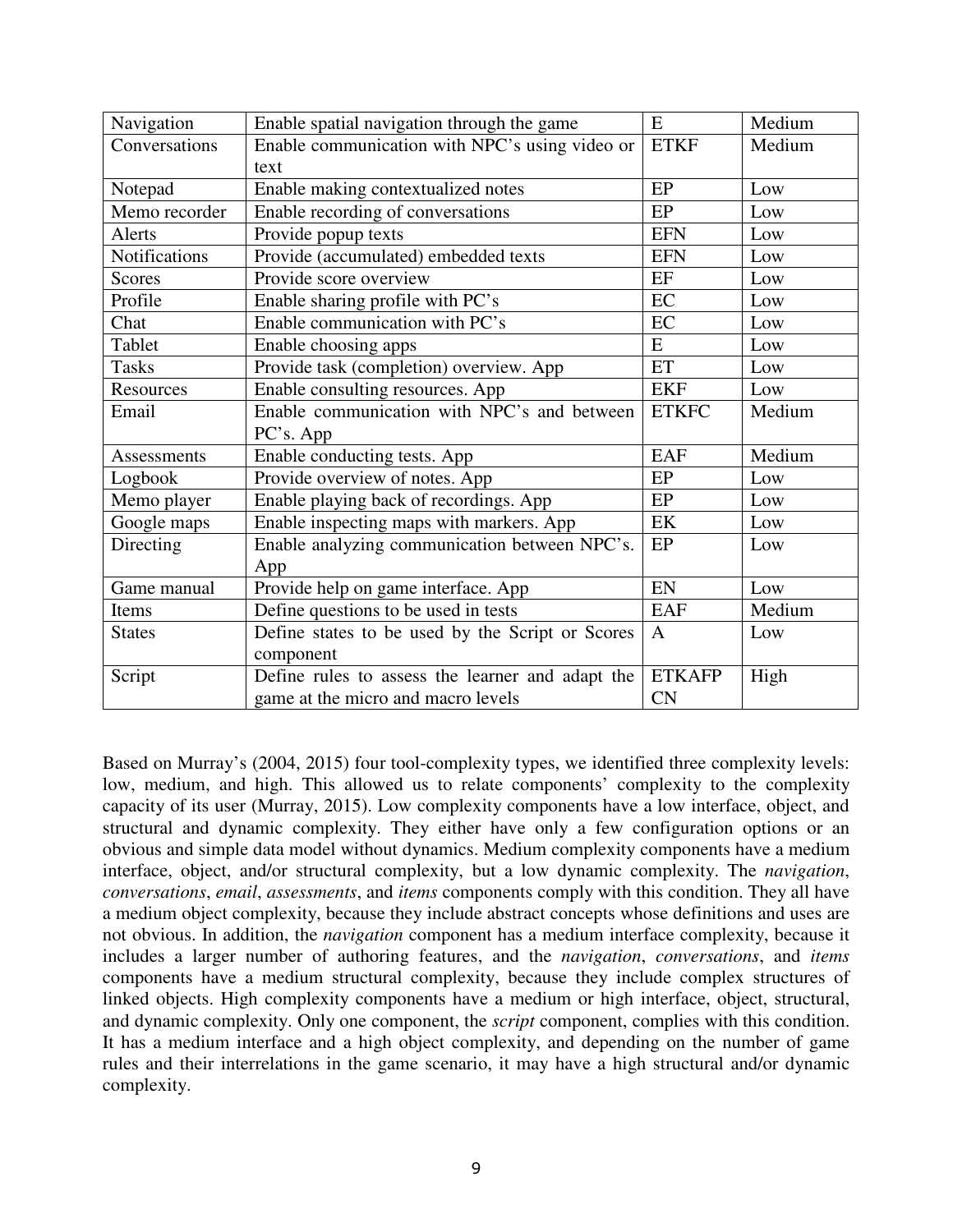Depending on their individual complexity capacity, content matter experts will use low or medium complexity components that involve knowledge presentation. Educational technologists will mostly use medium complexity components that involve task assignment, assessment, and feedback. ICT developers will use high complexity components, although some educational technologists may also consider using them.

Object, structural, and dynamic complexities are related to the SG domain and therefore are difficult to influence. However, interface complexity is related to the way user tasks are translated into usable interfaces and therefore leaves room for improvement, which is the motive for our usability evaluation.

#### **Debriefing EMERGO games**

The EMERGO platform supports the design of in-game and post-game debriefing for the reflection on and the sharing of the game experience to turn it into learning (Crookall, 2010).

For the design of in-game reflection on the game experience, game authors can use components that support giving feedback or processing of information. The *conversations* component can be used for reflection on a task with a supervisor or reflection on the domain with an expert. The *resources* component can be used to provide additional reflection materials. The *email* component can be used for asking the student to send in a reflection document like a report or for commenting on a student's task process or outcomes by NPCs or PCs (fellow students or educators), including attachments like expert outcomes that can be used for reflection. If an educator has a PC role, he can support or moderate students' reflection during the game. He can even do this by impersonating an NPC. The *assessments* component can be used to reflect on learning, the *logbook* to reflect on notes made, and the *memo player* and *directing* component to reflect on NPC communication, e.g., a patient interview.

For the design of in-game sharing of the game experience, game authors can use the *email* and *chat* components that support communication with fellow students or educators.

For post-game reflection on and the sharing of the game experience, educators can organize debriefing sessions with students where all student data can be used as input to foster discussion. Educators can use the platform or ask administrators to provide overviews of students' performance and to reflect on developed games.

#### **The EMERGO authoring environment**

One of our main goals was to develop a user-friendly, reliable, and stable authoring environment that would enable efficient development of scenario-based SGs by offering a set of common components. We set up functional and non-functional requirements (see Appendix 1) that laid the foundation for the structure and the working of the environment, which comprises four pages (see Figure 2).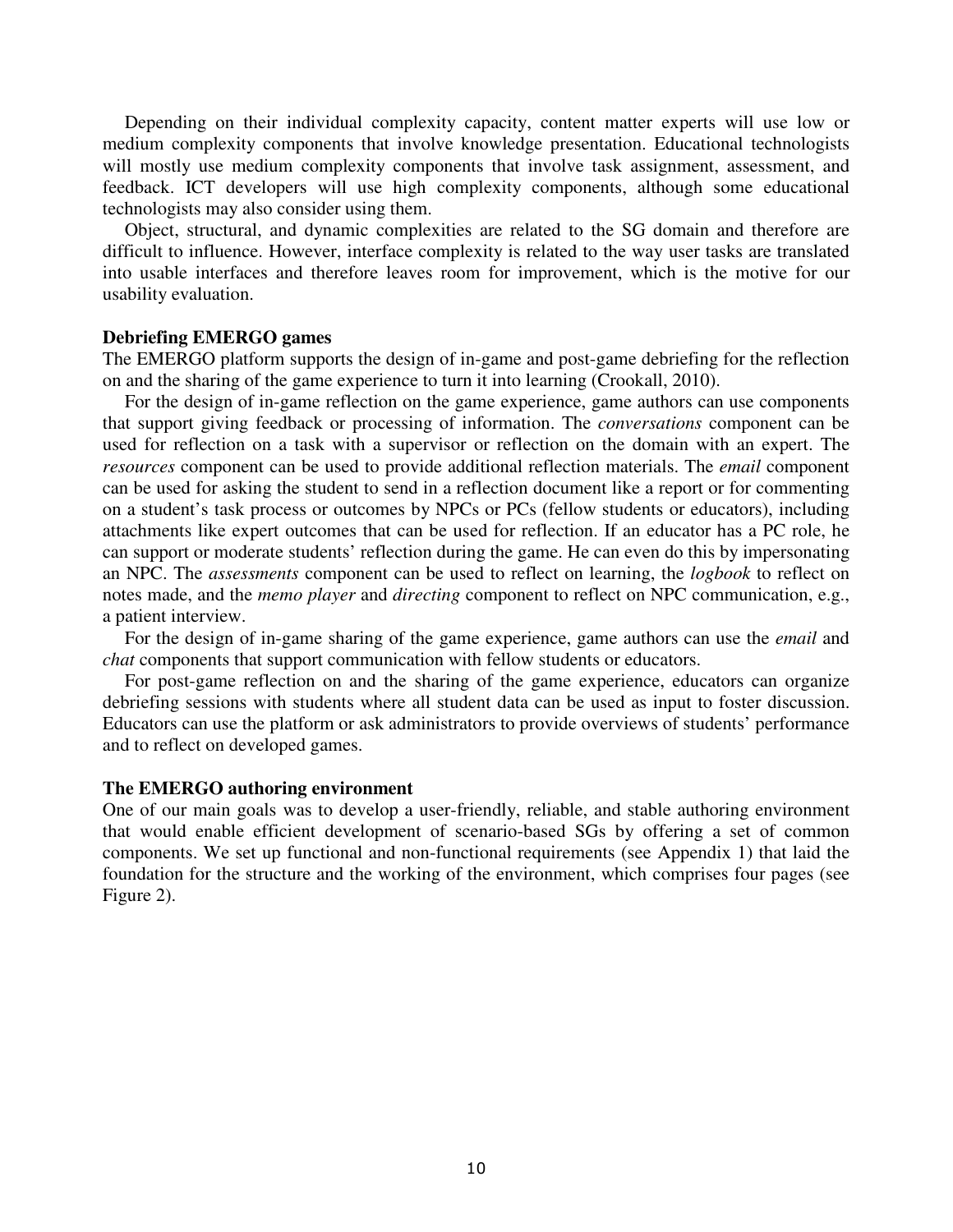

*Figure 2.* Authoring process

The *games* page shows an overview of games and allows CRUD (Create, Read, Update, Delete) operations on and import and export of games.

The *game roles* page shows an overview of game roles for a chosen game and allows CRUD operations on game roles. A game role can be either a PC or an NPC.

The *game components* page shows an overview of game components for a chosen game and allows CRUD operations on and import, export, and copying of game components. Most components allow instantiation of multiple game components, which enables thematically arranging content, e.g., one *conversations* component per interviewee.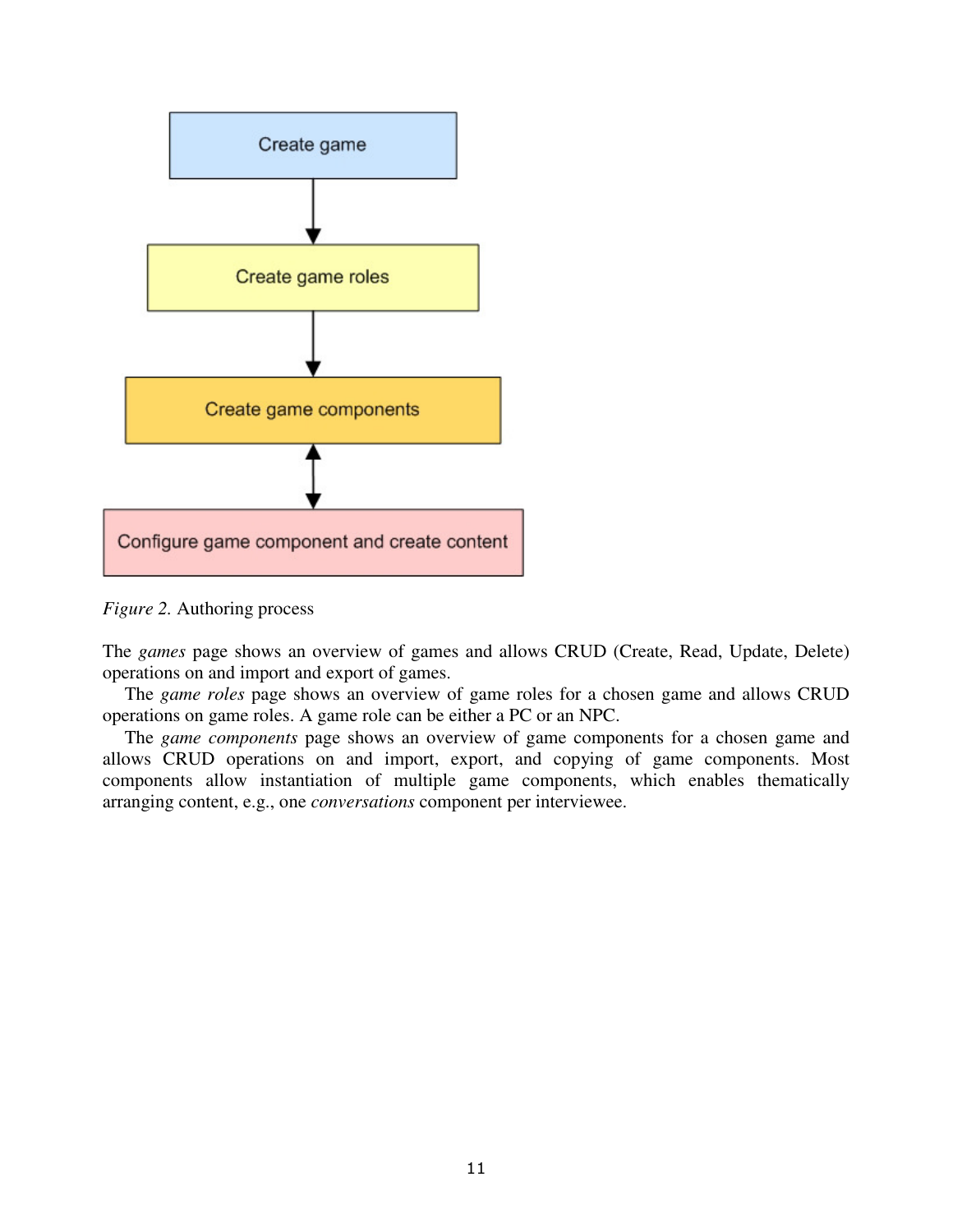Logged on as: Hub Kurvers

| Initially present:                                                                                 |                                    | $\checkmark$    |                     |  |
|----------------------------------------------------------------------------------------------------|------------------------------------|-----------------|---------------------|--|
| Content tree (click on 'root' to start entering content)                                           |                                    |                 |                     |  |
| $1$ root                                                                                           |                                    |                 |                     |  |
| <b>4</b> location Square                                                                           |                                    |                 |                     |  |
| A background image of Square<br>passage to Hospit<br><b>A</b> location HOSDI                       | new sibling<br>Þ<br>new child<br>b |                 |                     |  |
| background                                                                                         | edit background                    | Edit background |                     |  |
| passage<br>$\rangle$ passage                                                                       | delete background<br>fold children | Id:             | image of Square     |  |
| passage to Colleague<br>passage to Consulting room<br>passage to Meeting room<br>passage to Square |                                    | Background:     | overwrite<br>delete |  |
|                                                                                                    | passage to Hospital first floor    | Preselected:    | ✔                   |  |
| object plant<br><b>Displace Hospital first floor</b>                                               |                                    | cancel<br>ok    |                     |  |
| passage to University                                                                              |                                    |                 |                     |  |
| passage to Public Health Service                                                                   |                                    |                 |                     |  |
| passage to Center for STDs and AIDS                                                                |                                    |                 |                     |  |
| passage to High school                                                                             |                                    |                 |                     |  |
| $\triangleright$ passage to Railway station                                                        |                                    |                 |                     |  |

*Figure 3.* Game component content page for the Navigation component

The *game component content* page (see Figure 3) shows the game component configuration and content and allows CRUD operations on and drag, drop, and copying of game content. Configuration implies setting initial properties – e.g., is the game component initially present? Content is presented as a tree and authored using a single game component content editor whose working is determined by the component definition that defines possible content elements (e.g., locations or backgrounds), their hierarchy, which content can be entered, and their properties. A content element is edited in a pop-up dialogue that validates entered content. The *script* component is authored the same way. Script conditions are added as root tree items and will be triggered by property changes that are initiated by student actions, timers, or script actions. Script actions are children of a script condition and are executed if the condition is triggered. They change properties that may adapt the player environment or the game script itself.

To enter all content, authors will switch between the *game components* page and the *game component content* page. Game and game components can be previewed and tested in the player environment.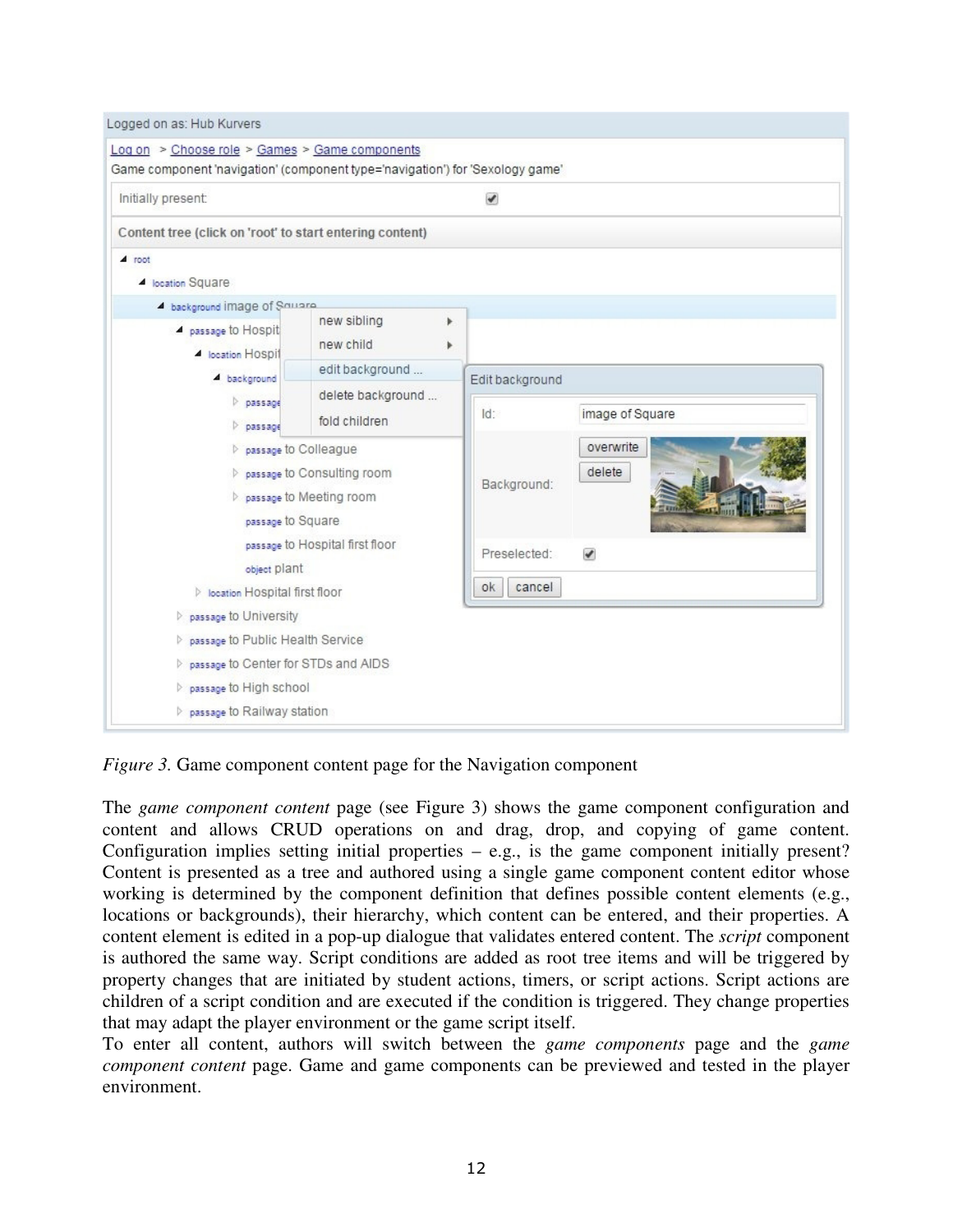### **Method**

As subject for our evaluation, we choose the development of a game on Sexology, one of the most recently developed games. It is a typical example of an EMERGO game, and it uses most EMERGO components, 14 out of 22 available.

### **Participants**

Two experienced male game developers, who developed several other EMERGO games before, completed the game authoring. The first author is an educational technologist (without any technical background), who also lead the project and wrote the scenario. The second author is an ICT developer, who also developed new game components. The educational technologist authored the *conversations*, *notepad*, *alerts*, *tablet*, *resources*, *email*, and *logbook* component. The ICT developer authored the *navigation*, *memo recorder*, *tasks*, *memo player*, *directing*, *game manual*, and *script* component.

## **Data collection method**

As data collection method, we chose semi-structured interviews (Bryman, 2012). Strengths of this method are that it has a high validity, because interviewees are able to talk about something in detail and depth, and a high flexibility, because it allows complex questions and issues to be discussed. Weaknesses of this method are that it is not very reliable, because it is difficult to exactly repeat an interview, and that the findings are difficult to generalize. We found other data collection methods, like questionnaires, observation studies, think- or talk-aloud protocols, focus groups, automated collection of heat maps, or a combination of methods, not appropriate. Questionnaires, observation studies, and think- or talk-aloud protocols give too little detail and depth and are less flexible. Focus groups are more suitable for larger groups and bear the risk that opinions are not expressed equally. Automated collection of heat maps is not possible, because the EMERGO platform does not log the authoring process. A combination of methods is not appropriate, because the aforementioned methods are not appropriate.

We prepared the interviews by setting up an interview guide with themes and related questions (see Appendix 1). The themes are: (1) the author's general impression of the authoring environment, (2) the requirements for the environment, (3) the components used for the Sexology game, and (4) the development process.

### **Procedure**

The same interviewer interviewed the two game authors separately. Both interviews were conducted about a year and a half after the game was developed, lasted about two and a half hours, and were recorded with consent. The spoken language was native, so interviewees could better express themselves. Interviewee and interviewer together walked through the pages of the authoring environment and the 14 EMERGO components to recall working with it in a natural setting.

For our data analysis, we first used the interview recordings to make notes per interviewee and per theme. Second, we identified issues and counted related remarks. Third, we related these issues to usability aspects and other ISO/IEC software quality characteristics and to aspects of the development process. As a last step, we collected suggested improvements to be able to set up general usability guidelines.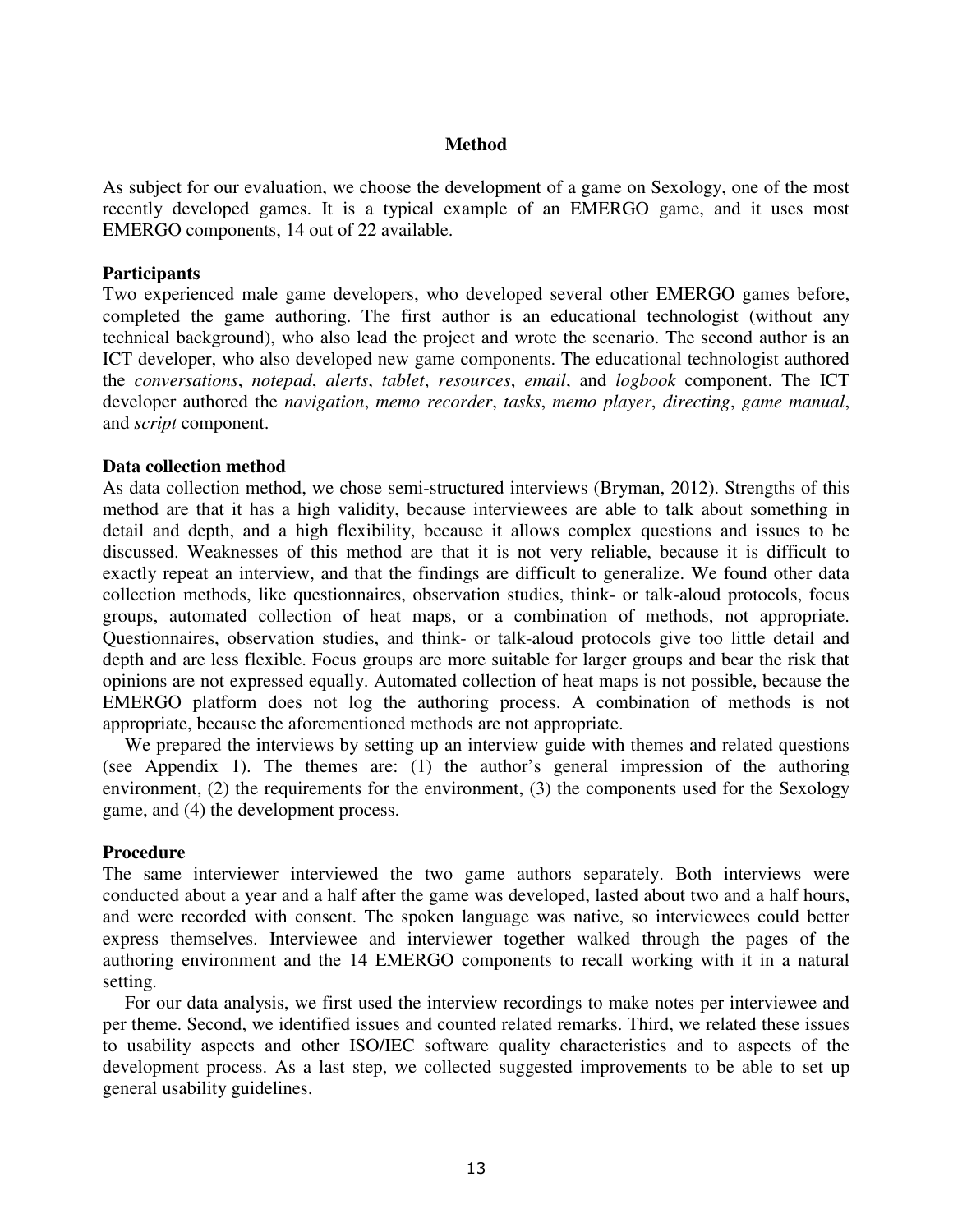#### **Findings**

We present the findings related to our original evaluation goal, which was to evaluate the usability of the authoring environment and the integration of authoring in the EMERGO method. As interviewees also made remarks related to other software quality characteristics and the development process itself, we present these findings as well. A general finding is that interviewees' remarks do not contradict each other. We end with general usability guidelines for authoring environments for SGs.

### **Usability of the authoring environment**

We give a general impression per interviewee that is composed of their striking literal remarks.

*The educational technologist.* 'If you see it for the first time, you think: 'What on Earth do I have to do here?' However, things fairly quickly become clear if you get some peer support, and are somewhat familiar in scenario writing. You don't have to be an ICT developer, but it is good to get an idea of the different layers you can distinguish in authoring, where switching properties on and off is close to programming. If you get deeper, it conceptually becomes more complicated. If you work with it somewhat longer, almost all components are a piece of cake, except scripting. Then it becomes Spartan, because it is not always intuitive.'

*The ICT developer*. 'You actually see a somewhat empty environment. It has a *new* button, but further you see little information, especially for someone who knows nothing about it. You get no location or context-specific help. You might build in that you can get some explanation on every screen, on the purpose, what you can do exactly, and how you might proceed. If you understand the editor, it works fine. However, entering game script requires concentration to prevent errors.'

Interviewees made remarks that can be related to three out of six usability aspects, namely *understandability*, *learnability,* and *operability*. No remarks can be related to user error protection, user interface aesthetics, or accessibility. Both interviewees identified most issues. ISO/IEC defines understandability as the degree to which users can recognize whether a product or system is appropriate for their needs, learnability as the degree to which a product or system can be used by specified users to achieve specified goals of learning to use the product or system with effectiveness, efficiency, freedom from risk, and satisfaction in a specified context of use, and operability as the degree to which a product or system has attributes that make it easy to operate and control.

The understandability of the authoring environment is problematic. Although interviewees find the distribution in pages and navigation through them obvious, they quite often find the used terminology unclear and not fitting their expectations (16 remarks) and find it unclear as to why, when, and where certain options are present, or why two options offer the same functionality (25) remarks). Less problematic is that interviewees miss examples of scenarios, games, and game components (three remarks).

The learnability of the authoring environment is problematic. Interviewees miss on-screen guidance and clear instruction on all pages and pop-up dialogues (17 remarks) and miss information on didactics and use of the components, their mutual dependencies, and the order of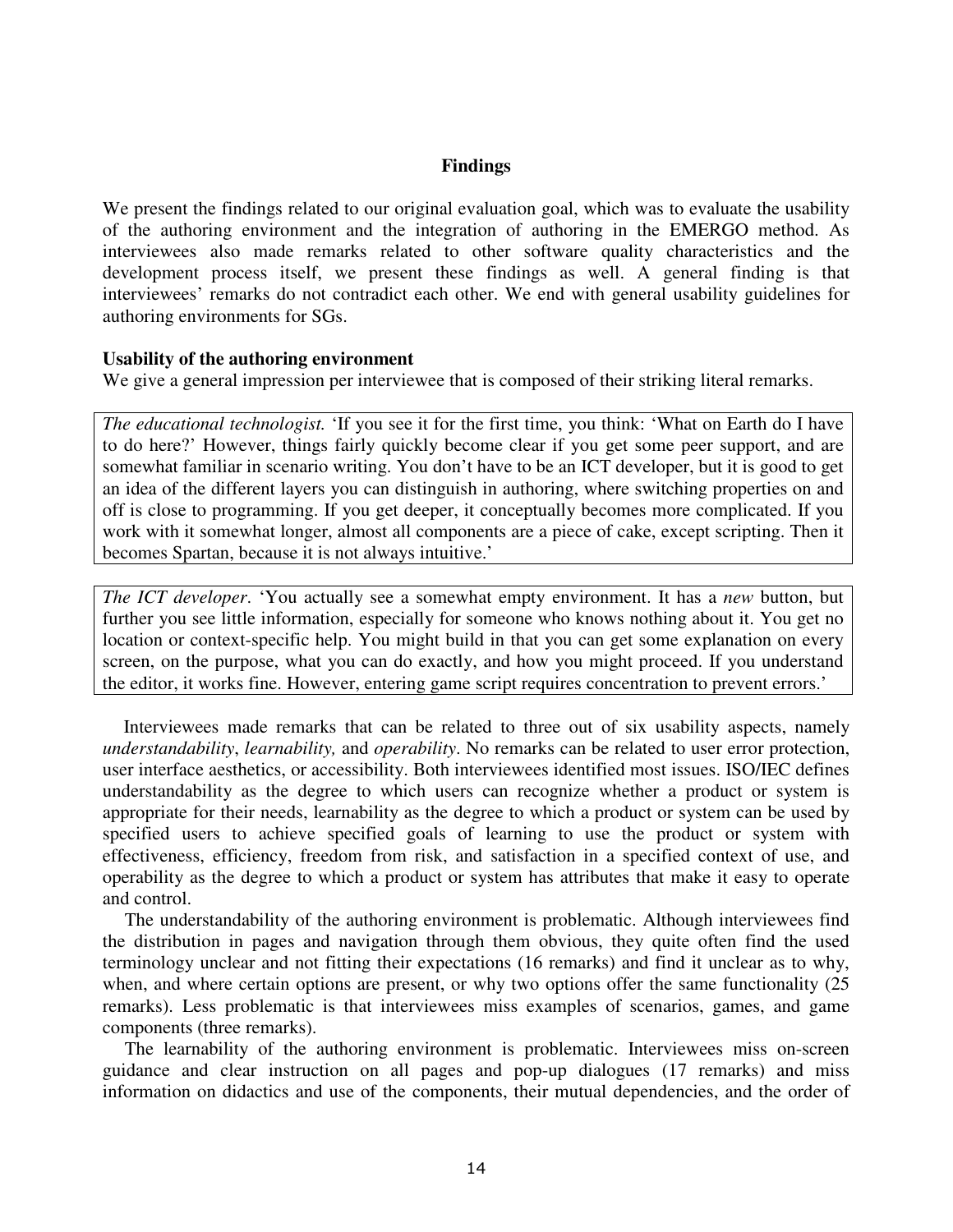entering component content (10 remarks). For a large part, missing guidance, instruction, and information can be found in a comprehensive authoring manual, but it is partly outdated, and searching in a manual for the right help is laborious.

The operability of the authoring environment is somewhat problematic. Interviewees mention that available components are not filtered on the chosen game skin (one remark), file names cannot contain special characters (two remarks), objects cannot be easily positioned on the screen (one remark), and the preview option does not always function as expected (two remarks). However, interviewees like drag and drop and the uniform input control for URLs and files.

Interviewees made no remarks about the *notepad*, *memo recorder*, *tablet*, *logbook*, and *memo player* components, probably because these components only need some configuration and no authoring of game content.

We give an impression per interviewee and authored component that is composed of their striking literal remarks.

*The educational technologist.* 'It is a lot of work, but not really complicated. After some time, it is no longer a problem to work with. It cannot be made easier. You just have to copy/paste from Word and work very precisely.' (*Conversations*). 'No problem, I understood everything.' (*Alerts*). No problem at all. The preview option is indispensable.' (*Resources*). 'I had some trouble to understand the distinction between sent and received mails. I further had no problems.' (*Email*).

*The ICT developer.* 'Part of authoring does not seem logical or is unclear, unless you imagine it visually. However, for a large part authoring is straightforward, once you know how it functions and what it stands for.' (*Navigation*). 'No problems, pretty simple.' (*Tasks*). 'Explanation is missing.' (*Directing*). 'It is somewhat difficult to understand the distinction between the three types of resources. The rest is obvious.' (*Game manual*). 'It is not entirely clear what every property stands for and some menu options are unclear. You can implement different solutions for the same problem. This all made authoring more difficult, especially if I had not used the component for a while. In itself I found authoring convenient.' (*Script*).

### **The development process and the integration of authoring**

Interviewees made remarks that can be related to the development team, the EMERGO design and development phase, and the transition between these two phases. The educational technologist identified most issues.

Both interviewees find the development team very important. The educational technologist states that you need a good role distribution ('What I did really suits my role.'), the right people ('The quality of the content matter expert is almost decisive.'), and a good organization of such a project.

Team members should complement each other and should consult each other to get the best result ('Together you find solutions that you would not find separately.'). During the authoring phase, both authors were in close contact, so they could efficiently work together to make things work and fix bugs.

For the design and development phase, the educational technologist states that he wrote the scenario without taking the available components into account very much. However, novice developers should know how to deal with the components beforehand, otherwise they get into trouble. If they are expected to author only one game, they should author only low complexity components.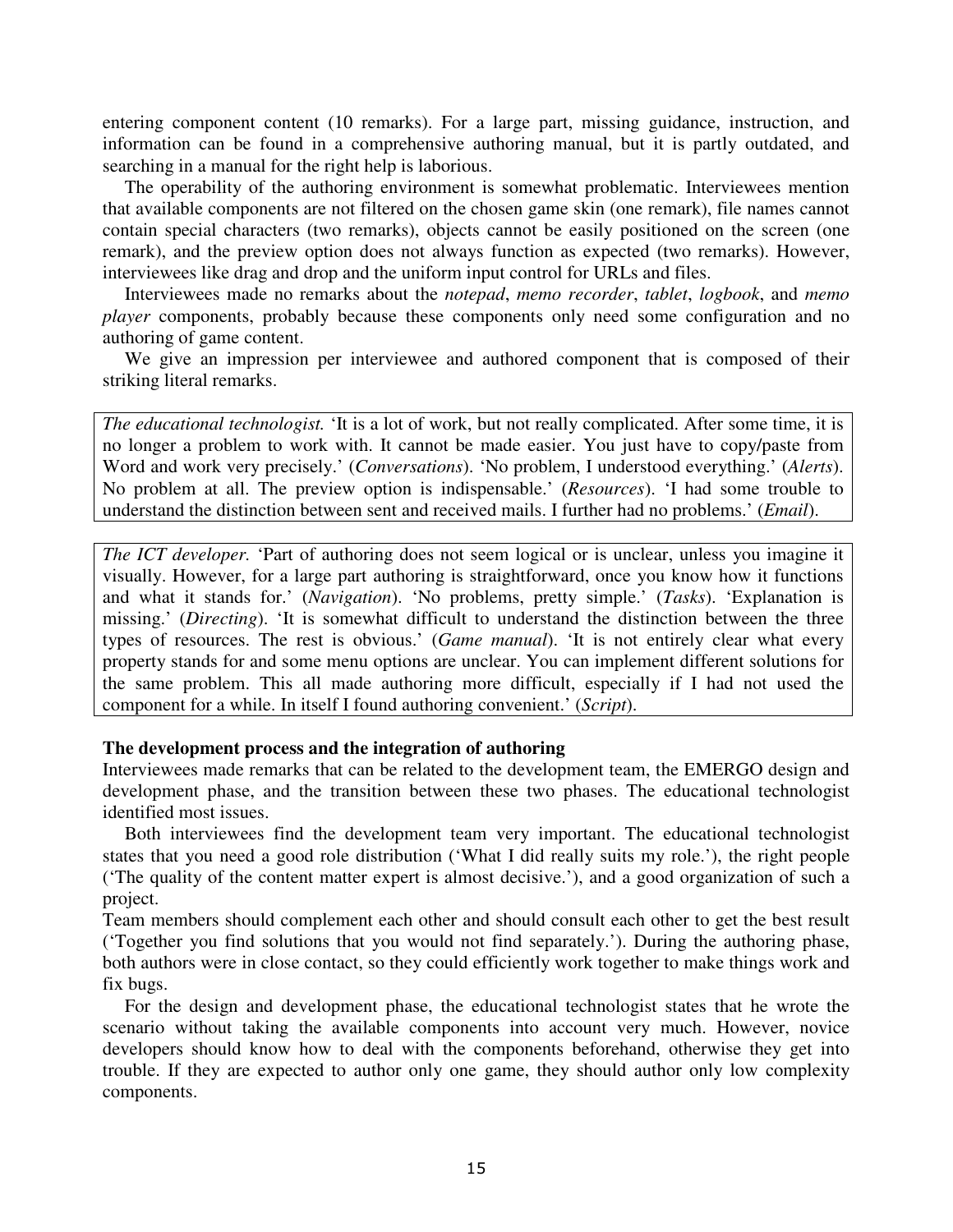Both interviewees have their opinions about the moment of transition between the design and development phase. The educational technologist states that authoring normally starts when the scenario is finished, but that you could start earlier if the storyline is clear and you know which components you need, at the risk of time-consuming adjustments in case of scenario changes. In addition, the ICT developer states that it also depends on someone's preference. One person likes to write everything down, while the other likes to try things out early.

We do not identify any problems related to the integration of authoring in the EMERGO method. Interviewees are positive about the process of converting the scenario to game content and are satisfied with the efficient way of authoring together. The ICT developer could quite easily extract script conditions and actions from the scenario, because the scenario is structured so that this is possible.

### **Other software quality characteristics**

Interviewees made remarks that can be related to two out of seven other software quality characteristics, namely *functionality* and *reliability*. No remarks can be related to performance efficiency, compatibility, security, maintainability, and portability. The ICT developer identified most issues. ISO/IEC defines functionality as the degree to which a product or system provides functions that meet stated and implied needs when used under specified conditions and reliability as the degree to which a system, product, or component performs specified functions under specified conditions for a specified period.

The functionality of the authoring environment is valued. Both interviewees stated that the preview and test options are essential and indispensable. They find it convenient that you can easily change the content of a game in exploitation. The ICT developer is positive about the flexibility of the Script component.

The reliability of the authoring environment is valued. Interviewees find saving content to be reliable, although drag and drop sometimes results in partial loss of data.

# **General usability guidelines for authoring environments for serious games**

Just as with the EMERGO authoring environment, other authoring environments for SGs seem to have usability problems related to understandability and learnability (see section *Related work*). To prevent such problems, we present general guidelines that are based on improvements suggested by the interviewees.

### *Guidelines to improve understandability:*

- *Offer an intuitive user interface* so authors can more easily do what they want. An intuitive interface might be different for different kinds of authors. The educational technologist: 'It is not always intuitive. For students, we now have an interface, whereby they only have to think about what they want to do, not how to do it. Can we improve the usability for authors in the same way? Probably you should make different kinds of screens for different kinds of authors.'
- *Offer two levels of input*, basic for novices and advanced for experts, so novice authors are shielded from unnecessary complexity. The ICT developer: 'Better first present mandatory input controls and then optional input controls.'
- *Offer examples* of scenarios, games, and game components and how they relate to each other, so authors better understand what to do. The educational technologist: 'If I would be a novice developer, I would like to see some example scenarios that highlight where and when certain components are used.'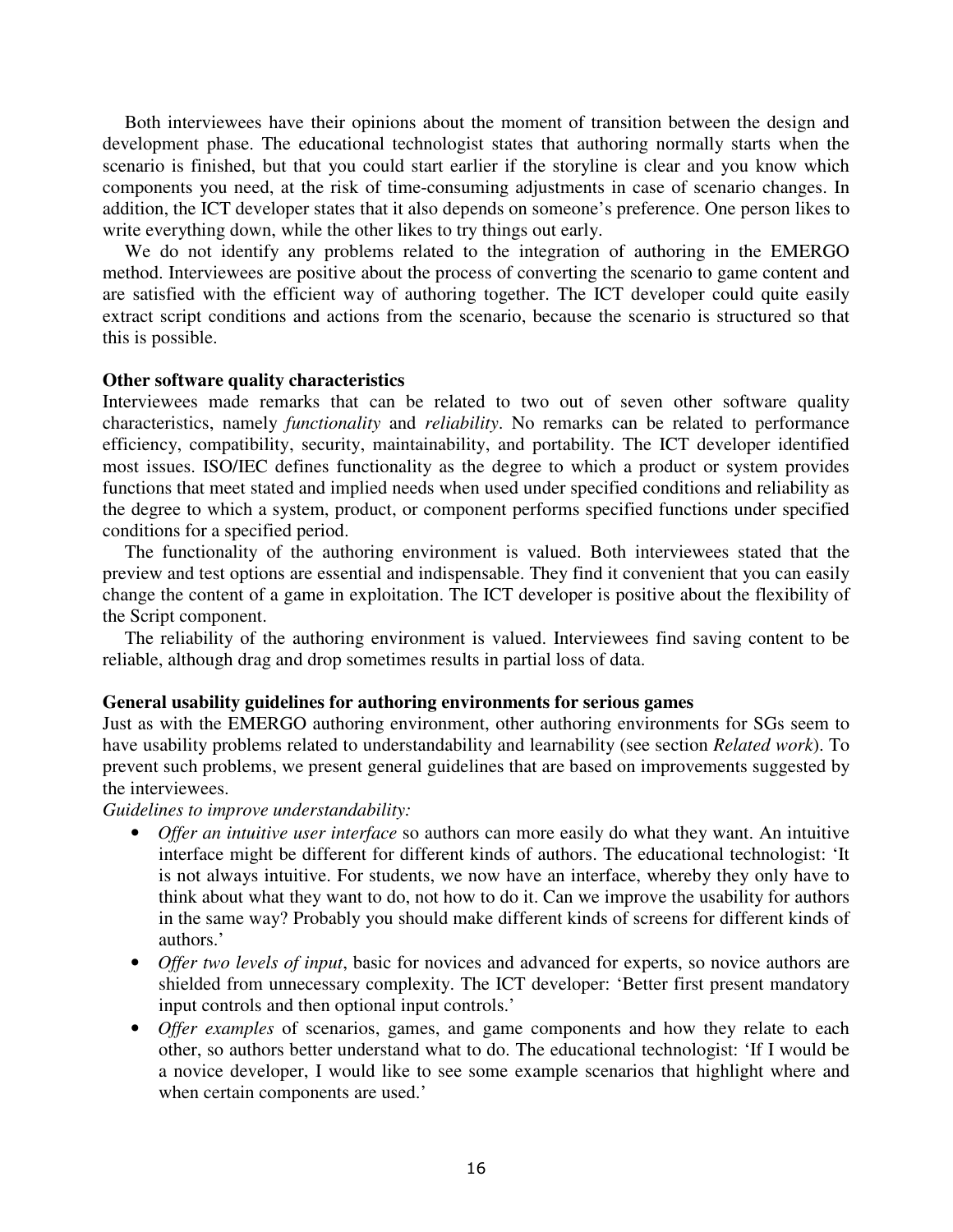- *Offer a preview option* to preview entered content at any time, so authors better understand what they are doing. The educational technologist: 'The preview option helped me to understand the working of the authoring environment.'
- *Use clear terminology* fitting user expectations. The educational technologist: 'You have not yet managed to name the properties in a way that I understand exactly what will happen.'

*Guidelines to improve learnability*:

- *Offer clear instruction and wizards*, so authors are guided during the authoring process. The ICT developer: 'Context sensitive help is needed when entering game content. You also could use wizards.'
- *Offer information* on didactics and use of components, so novice authors can make a quick start. The ICT developer: 'You could give a short description why and how to use a component.'

#### **Conclusions and discussion**

Our research goal was to evaluate in detail the usability of the EMERGO authoring environment and integration of authoring in the EMERGO method for serious game development. The casebased research addresses two areas of design research, as distinguished by Cross (2007) – design praxeology and design phenomenology – and falls into the game design value category *Values of Production and Creation Process*, as proposed by Kultima and Sandovar (2016).

We found understandability and learnability of the authoring environment to be problematic and operability to be somewhat problematic. On the one hand, this is caused by a lack of guidance and support but on the other hand, it is caused by the complexity of the domain and the environment itself. The first problem originates from the initial development of the EMERGO platform, when the priority was to build a player environment for students without enough capacity available to invest in the usability of the authoring environment. The second problem is related to tool complexity (Murray, 2004, 2015). Complex learning requires complex scenarios that need a powerful environment with a lot of functionality and freedom, which may lead to lower usability. So power and flexibility of the authoring environment are both a strength and weakness.

We found authoring to be well integrated in the EMERGO method. However, our evaluation method did not include detecting the opposite, because we did not ask a question that specifically addressed this issue. Limitations of the EMERGO method might be that it only supports one type of game (scenario-based). However, if the scenario does not involve motor skills and can be realized with the available components, other types of games (like point-and-click adventure games) might also be supported. In addition, the method does not dictate but rather offers tooling to support design and development. The way the scenario is set up (using location plans) leaves plenty of room for creativity. Interviewees also do not mention any problems that can be related to the separation between design and development phases. This might be because they do not know better, but it also has to do with efficient development. Interviewees stated that if development starts when the scenario is not mature enough, time-consuming adjustments are needed in case of scenario changes. Of course, the authoring environment might be used in a more creative and agile manner, by skipping the scenario and switching between generating content, entering content, and previewing.

We found functionality and reliability of the environment to be valued.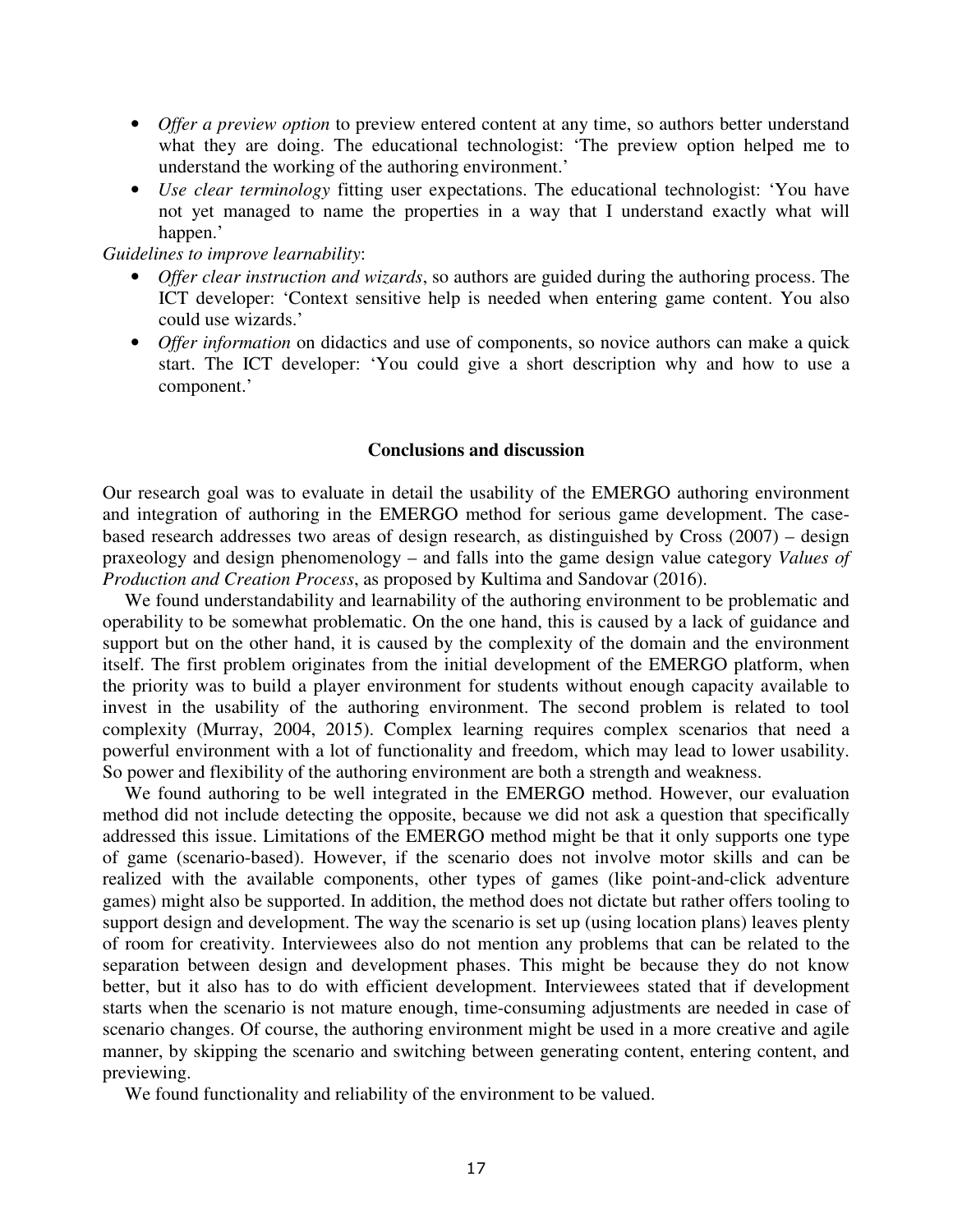Our findings do not include all usability aspects and all software quality characteristics. We think this is not due to our evaluation method but to the fact that interviewees did not mention related remarks, either because they had no problems with it or it was not relevant in their context of use. For instance, they will have had to deal with the aspects *user error protection* and *user interface aesthetics*, but they made no related remarks. And the characteristics *maintainability* and *portability* are not relevant in their context of use, because they relate to the EMERGO platform itself, not to developed games.

Besides the limited scope on certain usability aspects and software quality characteristics, our evaluation has other limitations. The data obtained are based on the development of only one game by only two authors who did not use all EMERGO components. However, we have strong indications that our findings are generic for the development of all EMERGO and similar complex learning games, because of following reasons. First, the developed game contains a didactical scenario that is representative of a typical EMERGO game. Second, we focused on the development process by eliciting knowledge from informants that were strongly connected to it. Third, the facts that these authors / informants had already developed and authored EMERGO games before, come from different backgrounds (different world views), and have used other components as well, make it very probable that their remarks are generic for other EMERGO games and components as well. Fourth, our findings are in line with more superficial findings we collected with other authors in two previous studies (Nadolski et al., 2007; Slootmaker, Kurvers, Hummel, & Koper, 2014). Fifth, all components are authored by one editor that uses common input controls, so components that are not evaluated are also indirectly partly evaluated. We do not claim that our findings are applicable to development of serious games in general, especially when these do not contain specific references to learning features.

Our method might not be reliable, since we only interviewed two authors who may have given desired answers. However, they are the most experienced and most recent authors, and we think that they were honest, also because they criticized the authoring environment a lot. The fact that the interviews were conducted long after the game was developed is a clear limitation. However, the authors have still used the authoring environment after the game was developed, and walking through the environment helped them recall their memories and led to a very detailed narrative.

We are not able to generalize our findings to specific learning features, such as assessment and feedback, because we did not raise them during the interviews. Also, the authoring environment has no single components that deal with learning features, like other environments (Kickmeier-Rust & Albert, 2010), but instead requires the cooperation of several components to support learning.

We presented some general usability guidelines for authoring environments for serious games. These guidelines include providing examples and didactic advice that might direct authors in a particular style of game, which may reduce the chances of other creative solutions. However, novice authors need examples and advice, and good and varied examples might also feed creativity. Another risk is that authors might get overfed by all the instruction and information or even do not pay attention to it. However, this probably depends on the type of person. There are people who prefer guidance and others who prefer trial and error. All authors should be served.

Most guidelines seem obvious but can easily be neglected under time pressure or due to other causes. Further, the guidelines seem to be so general that they may also be applicable to other types of authoring environments.

As a follow-up of this evaluation, we plan to impose the usability guidelines on the EMERGO authoring environment. In a future study, we will evaluate the environment again to see if the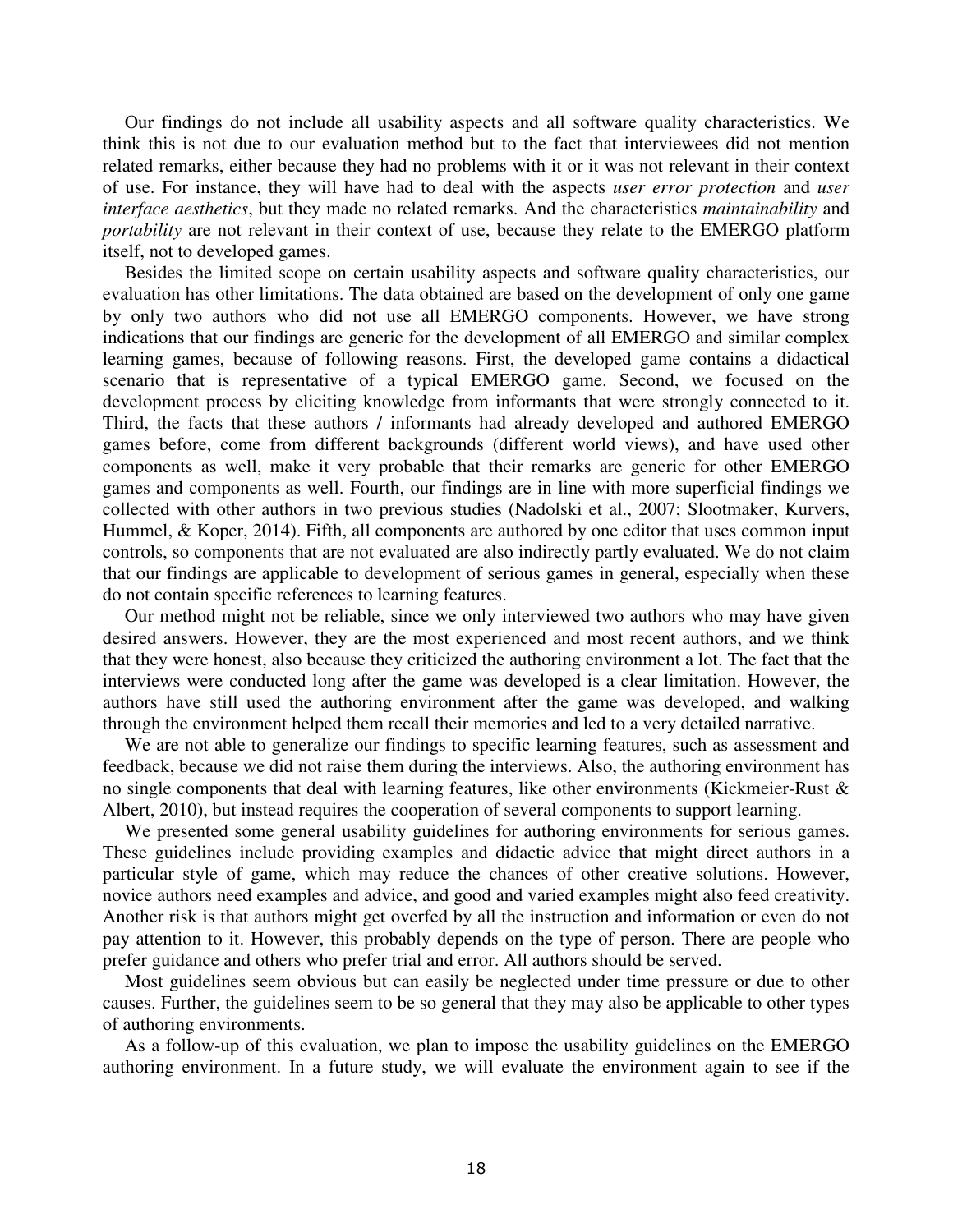guidelines indeed cater to better usability. It would be interesting to investigate if a more graphical or block-based interface would be an improvement.

Since the development of the game used for this evaluation, the EMERGO platform has been extended with new functionality. For instance, the platform now supports more adventure-like games, like a game developed by Westera, Slootmaker, and Kurvers (2014). We recently integrated the use of the webcam to record students who counsel virtual patients. These recordings are used for in-game peer feedback and are discussed in a post-game debriefing session. We are currently working on a game for an introductory course on Psychology. This game also will be used for research purposes. We will simplify the rollout of games to different experimental groups.

We have plans to integrate an external service to analyze quality of reports and to add components that support collaboration. We already developed two games that use online collaboration (Hummel et al., 2010; Hummel, Geerts, Slootmaker, Kuipers, & Westera, 2013). We will use this experience to add new components for rating, voting, and negotiation.

#### **Acknowledgements**

We would like to thank Henk van den Brink and Hub Kurvers of the Open University of the Netherlands for participating in the interviews.

#### **References**

- Arnab S., Berta R., Earp J., de Freitas S., Popescu M., Romero M., Stanescu I., & Usart M. (2012). Framing the adoption of serious games in formal education. *Electronic Journal of e-Learning, 10*(2), 159-171.
- Bryman, A. (2012). *Social Research Methods, Fourth Edition.* Oxford University Press.
- Clark, R. C., & Mayer, R.E. (2011). *e-Learning and the Science of Instruction*. New York: Wiley-Blackwell. doi: 10.1002/9781118255971
- Crookall, D. (2010). Serious games, debriefing, and simulation/gaming as a discipline. *Simulation & Gaming, 41*(6), 898-920. doi: 10.1177/1046878110390784
- Cross, N. (2007). From a design science to a design discipline: Understanding designerly ways of knowing and thinking. *Design Research Now*, 41-54. doi: 10.1007/978-3-7643-8472-2\_3
- Dede, C. (2009). Immersive interfaces for engagement and learning. *Science, 323*(5910), 66-69. doi: 10.1126/science.1167311
- EMERGO (2013). *EMERGO project page*. Retrieved July 29, 2013 from http://sourceforge.net/projects/emergo/
- Gaeta, M., Loia, V., Mangione, G. R., Orciuoli, F., Ritrovato, P., & Salerno, S. (2014). A methodology and an authoring tool for creating Complex Learning Objects to support interactive storytelling. *Computers in Human Behavior, 31*, 620-637. doi:10.1016/j.chb.2013.07.011
- Gagné, R. (1985). *The Conditions of Learning and Theory of Instruction*. New York: Holt, Rinehard, and Winston.
- Hartson, R., & Pyla, S. (2012). *The UX Book: Process and Guidelines for Ensuring a Quality User Experience*. New York: Elsevier. doi:10.1145/2347696.2347722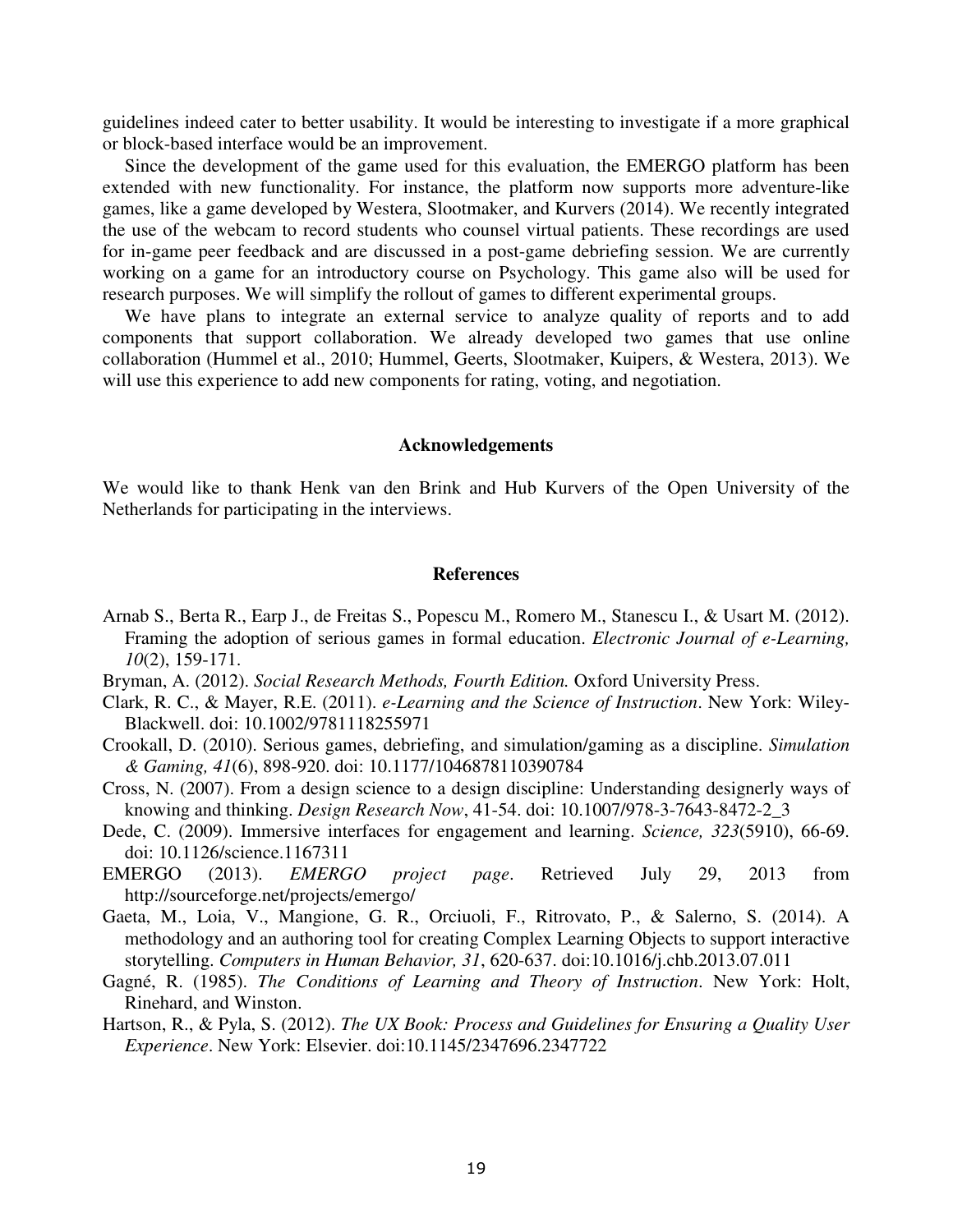- Hummel, H., Geerts, W., Slootmaker, A., Kuipers, D., & Westera, W. (2013). Collaboration scripts for mastership skills: Online game about classroom dilemmas in teacher education. *Interactive Learning Environments, 23*(6), 670–682. doi:10.1080/10494820.2013.789063
- Hummel, H. G. K., Van Houcke, J., Nadolski, R. J., Van der Hiele, T., Kurvers, H., & Löhr, A. (2010). Scripted collaboration in serious gaming for complex learning: Effects of multiple perspectives when acquiring water management skills. *British Journal of Educational Technology, 42*(6), 1029-1041. doi:10.1111/j.1467-8535.2010.01122.x
- ISO (2006). Ergonomics of human-system interaction Part 110: Dialogue principles. *ISO 9241- 110:2006*.
- ISO/IEC (2011). Systems and software engineering Systems and software Quality Requirements and Evaluation (SQuaRE) – System and software quality models. *ISO/IEC 25010:2011*.
- Kickmeier-Rust, M. D., & Albert, D. (2010). Micro-adaptivity: Protecting immersion in didactically adaptive digital educational games. *Journal of Computer Assisted Learning, 26*(2), 95-105. doi:10.1111/j.1365-2729.2009.00332.x
- Kickmeier-Rust, M. D., & Albert, D. (2012). Educationally adaptive: Balancing serious games. *International Journal of Computer Science in Sport, 11*(1), 1-10.
- Kickmeier-Rust, M. D., Mattheiss, E., Steiner, C., & Albert, D. (2011). A Psycho-Pedagogical Framework for Multi-Adaptive Educational Games. *International Journal of Game-Based Learning, 1*(1), 45-58. doi:10.4018/ijgbl.2011010104
- Klemke, R., van Rosmalen, P., Ternier, S., & Westera, W. (2015). Keep it simple: Lowering the barrier for authoring serious games. *Simulation & Gaming, 46*(1), 40-67. doi:10.1177/1046878115591249
- Kultima, A. (2015). Game design research. *Proceedings of the 19th International Academic Mindtrek Conference*, 18-25. doi:10.1145/2818187.2818300
- Kultima, A., & Sandovar, A. (2016). Game design values. *Proceedings of the 20th International Academic Mindtrek Conference*, 350-357. doi:10.1145/2994310.2994362
- Marchiori, E. J., Torrente, J., del Blanco, Á., Moreno-Ger, P., Sancho, P., & Fernández-Manjón, B. (2012). A narrative metaphor to facilitate educational game authoring. *Computers & Education, 58*(1), 590-599. doi:10.1016/j.compedu.2011.09.017
- Mehm, F., Göbel, S., & Steinmetz, R. (2012). Authoring of serious adventure games in StoryTec. E-learning and games for training, education, health and sports. *Lecture Notes in Computer Science, 7516*, 144-154. doi:10.1007/978-3-642-33466-5\_16
- Murray, T. (1999). Authoring intelligent tutoring systems: An analysis of the state of the art. *International Journal of Artificial Intelligence in Education, 10*, 98-129.
- Murray, T. (2004). Design tradeoffs in usability and power for advanced educational software authoring tools. *Educational Technology, 44*(5), 10-16.
- Murray, T. (2015). Coordinating the complexity of tools, tasks, and users: On theory-based approaches to authoring tool usability. *International Journal of Artificial Intelligence in Education, 26*(1), 37-71. doi:10.1007/s40593-015-0076-6
- Nadolski, R. J., Hummel, H. G. K., Van den Brink, H. J., Hoefakker, R. E., Slootmaker, A., Kurvers, H. J., & Storm, J. (2007). EMERGO: A methodology and toolkit for developing serious games in higher education. *Simulation & Gaming, 39*(3), 338-352. doi:10.1177/1046878108319278
- Nadolski, R. J., Hummel, H. G. K., Slootmaker, A., & Van der Vegt, W. (2012). Architectures for developing multiuser, immersive learning scenarios. *Simulation & Gaming, 43*(6), 825-852. doi:10.1177/1046878112443323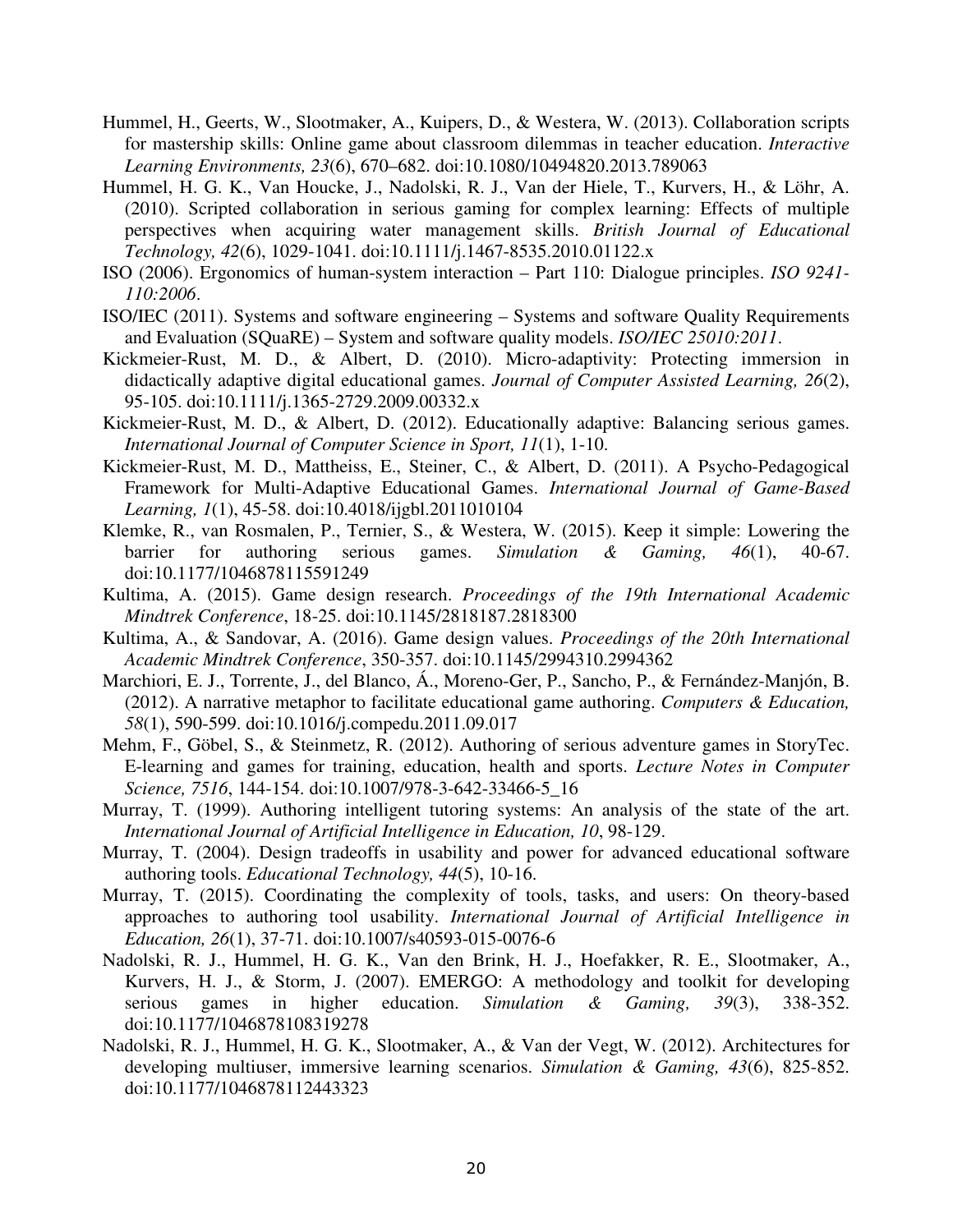Nielsen, J. (1993). *Usability Engineering*. New York: Elsevier.

- Oja, M.-K. (2010). Designing for collaboration: Improving usability of complex software systems. *Proceedings of the 28th International Conference Extended Abstracts on Human Factors in Computing Systems*, 152-158. doi:10.1145/1753846.1754059
- Paakkanen, V. (2014). *User Experience of Game Development Environments: Can Making Games be as Fun as Playing Them?* Master Thesis. Aalto University, Espoo, Finland.
- Pattrasitidecha, A. K. E. K. A. R. A. T. (2014). *Comparison and Evaluation of 3D Mobile Game Engines*. Master Thesis. Chalmers University of Technology, University of Gothenburg, Göteborg, Sweden.
- Schell, J. (2008). *The Art of Game Design: A Book of Lenses. Second Edition.* CRC Press. doi:10.1201/b17723
- Slootmaker, A., Kurvers, H., Hummel, H., & Koper, R. (2014). Developing scenario-based serious games for complex cognitive skills acquisition: Design, development and evaluation of the EMERGO platform. *Journal of Universal Computer Science, 20*(4), 561-582.
- Theodosiou, S., & Karasavvidis, I. (2015). Serious games design: A mapping of the problems novice game designers experience in designing games. *Journal of e-Learning and Knowledge Society, 11*(3), 133-148.
- Thillainathan, N., & Leimeister, J. M. (2014). Serious Game Development for Educators A Serious Game Logic and Structure Modeling Language. *EDULEARN14 Proceedings*, 1196- 1206.
- Van Est, C., Poelman, R., & Bidarra, R. (2011). High-level scenario editing for serious games. *Proceedings of the International Conference on Computer Graphics Theory and Applications*, 339-346. doi:10.5220/0003374503390346
- Westera, W., Nadolski, R. J., Hummel, H. G. K., & Wopereis, I. G. J. H. (2008). Serious games for higher education: A framework for reducing design complexity. *Journal of Computer Assisted Learning, 24*(5), 420-432. doi:10.1111/j.1365-2729.2008.00279.x
- Westera, W., Slootmaker, A., & Kurvers, H (2014). The Playground Game: Inquiry-based Learning About Research Methods and Statistics. *Proceedings of the 8th European Conference on Games Based Learning, 2*, 620-627.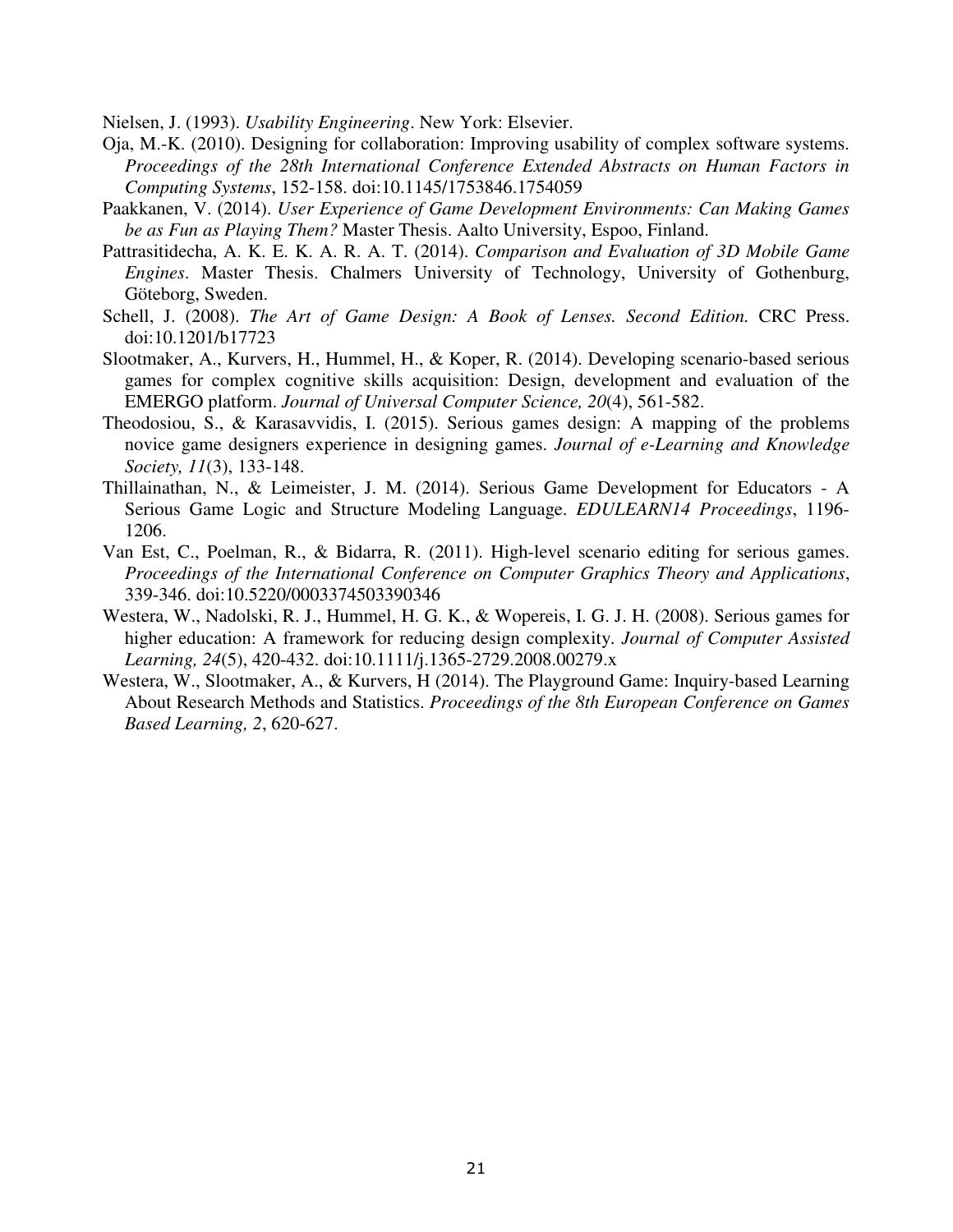# **Appendix 1**: Interview guide

*General impression* 

- What is your general impression of the authoring environment?
- Is it easy to use?
- Is it clear enough?
- Is its subdivision in screens straightforward?
- Is the navigation through screens straightforward?

# *Requirements (F=Functional, N=Non-functional)*  Create and edit games (F)

- Did you create games yourself?
- If so, is editing of games straightforward?
- Did you encounter any problems editing games?
- Did you have any trouble with the concept of games?

Create and edit game roles (F)

- Did you add game roles?
- If so, did you add PCs or NPCs or both?
- Was editing of game roles straightforward, or did you encounter any problems?
- Did you have any trouble with the concept of game roles?

Select and edit game components (F)

- Did you have a good overview of components available beforehand?
- If not, was it difficult to get this overview?
- Did you have any trouble choosing the right components for your game, starting from the scenario?
- Was it obvious to you in which order components should be filled with content?
- Did you miss some functionality or components?
- Could you map your scenario easily to the available components?
- If not, were you able to implement the missing functionality using other components?
- Did you have any trouble with the game component editor in general?
- Did you have any trouble with the concept of the game component?

Developing a game together (F)

- What are your experiences with working together on the same game content?
- Could this process be improved?

Previewing a game or game component (F)

- Did you use the preview option?
- If so, did you use it to preview the game or just a single game component?
- For which game components did you use it?
- Did you have any difficulty using this option?
- Is it straightforward?
- Could it be improved?

Testing a game (F)

- Did you use the preview option for testing?
- If so, did you use it to test the game in total or just a single game component?